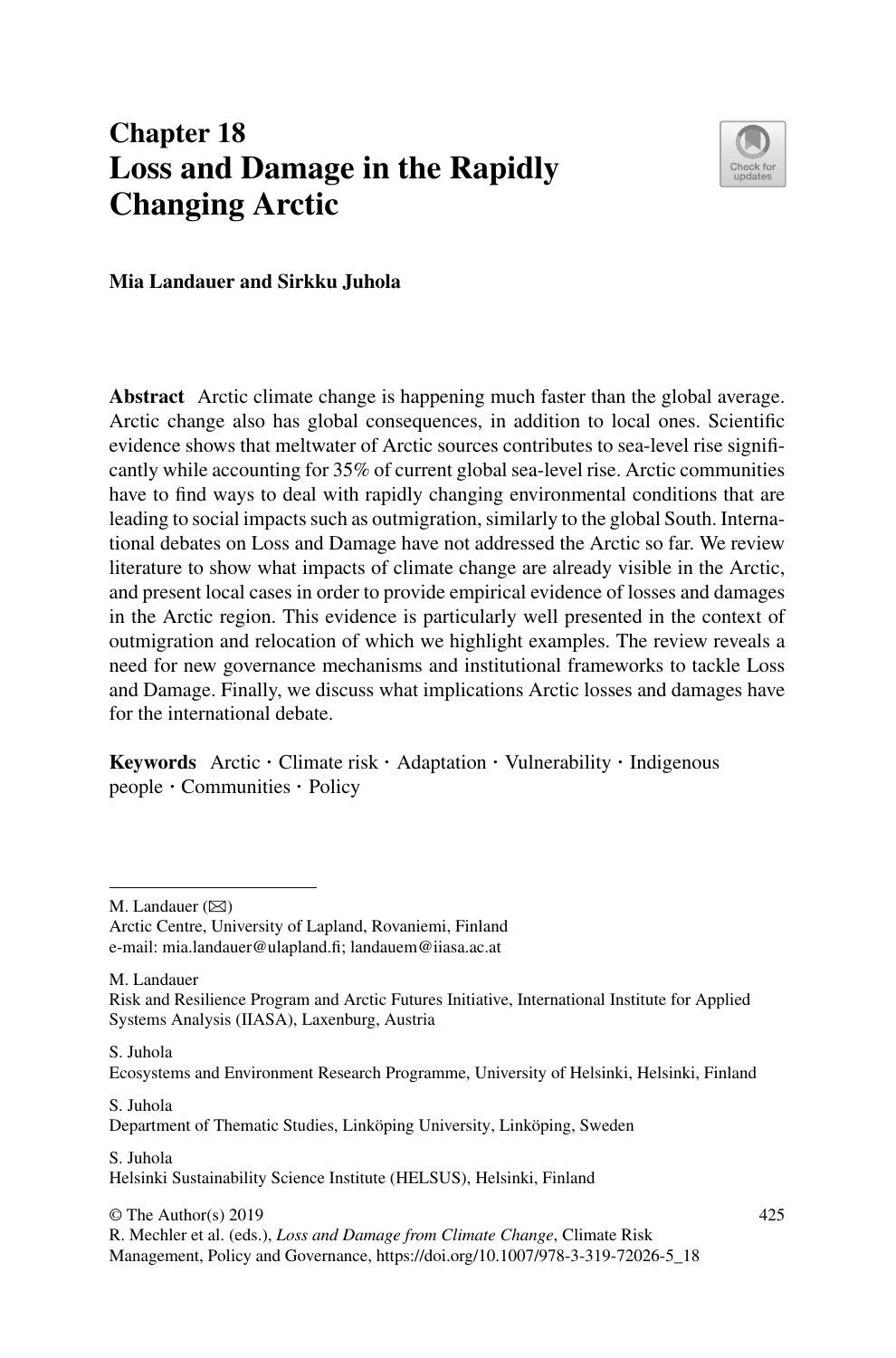### **18.1 Introduction**

Dangerous climate change increases the need for emergency preparedness mechanisms, disaster risk responses, and climate adaptation strategies in case of losses and damages. To avoid dangerous climate change, the United Nations Framework Convention on Climate Change (UNFCCC) has called for action within a

time frame sufficient to allow ecosystems to adapt naturally to climate change, to ensure that food production is not threatened and to enable economic development to proceed in a sustainable manner (UNFCCC [1992,](#page-22-0) Article II).

Crowley [\(2011\)](#page-20-0) has criticised this Article II because it does not consider the international human rights principles when interpreting what "dangerous" climate change means. For example, the ability of ecosystems to recover naturally has already been compromised in many places in the Arctic, and these changes are threatening food security and traditional livelihoods already, especially those of indigenous peoples. Liability and compensation are under debate in international climate policy discussions (Huggel et al. [2015\)](#page-20-1). Financing mechanisms to support adaptation or transformative actions can be provided from local, national, regional and international sources. However, this requires consensus between responsible parties and potential beneficiaries. It is also problematic that losses and damages cannot always be compensated by technical or financial support, if they include, for example, loss of culture and tradition. In these international debates, little attention and support has been given to Arctic vulnerable communities so far. These communities have to find ways to deal with rapidly changing environmental conditions, either by adapting or taking actions that can lead to social impacts similarly to global South, such as outmigration (e.g. Wolsko and Marino [2016\)](#page-22-1).

Arctic climate change is happening much faster than the global average (Arctic Climate Impact Assessment [2005;](#page-19-0) IPCC [2007;](#page-20-2) AMAP [2017\)](#page-19-1). According to AMAP [\(2017:](#page-19-1) 3), "*The Arctic … has been warming more than twice as rapidly as the world as a whole for the past 50 years".* The Arctic has often been referred to as "the canary in the coalmine" (Chinowsky et al. [2010\)](#page-19-2), "climate hotspot" (Hare et al. [2011\)](#page-20-3), or "harbinger of change" (Carmack et al. [2012\)](#page-19-3). The Arctic represents a place where the impacts of climate change are already visible. Both scientific evidence (e.g., attribution studies and vulnerability analyses of Arctic communities, including the most recent reports of the IPCC) and traditional knowledge (e.g., indigenous discourses and field observations of Arctic residents) indicate that climate change has severe impacts on the Arctic and risks and impacts also have global consequences. Recent scientific evidence shows that meltwater of Arctic sources contributes to sealevel rise significantly while accounting for 35% of current global sea level rise (AMAP [2017\)](#page-19-1).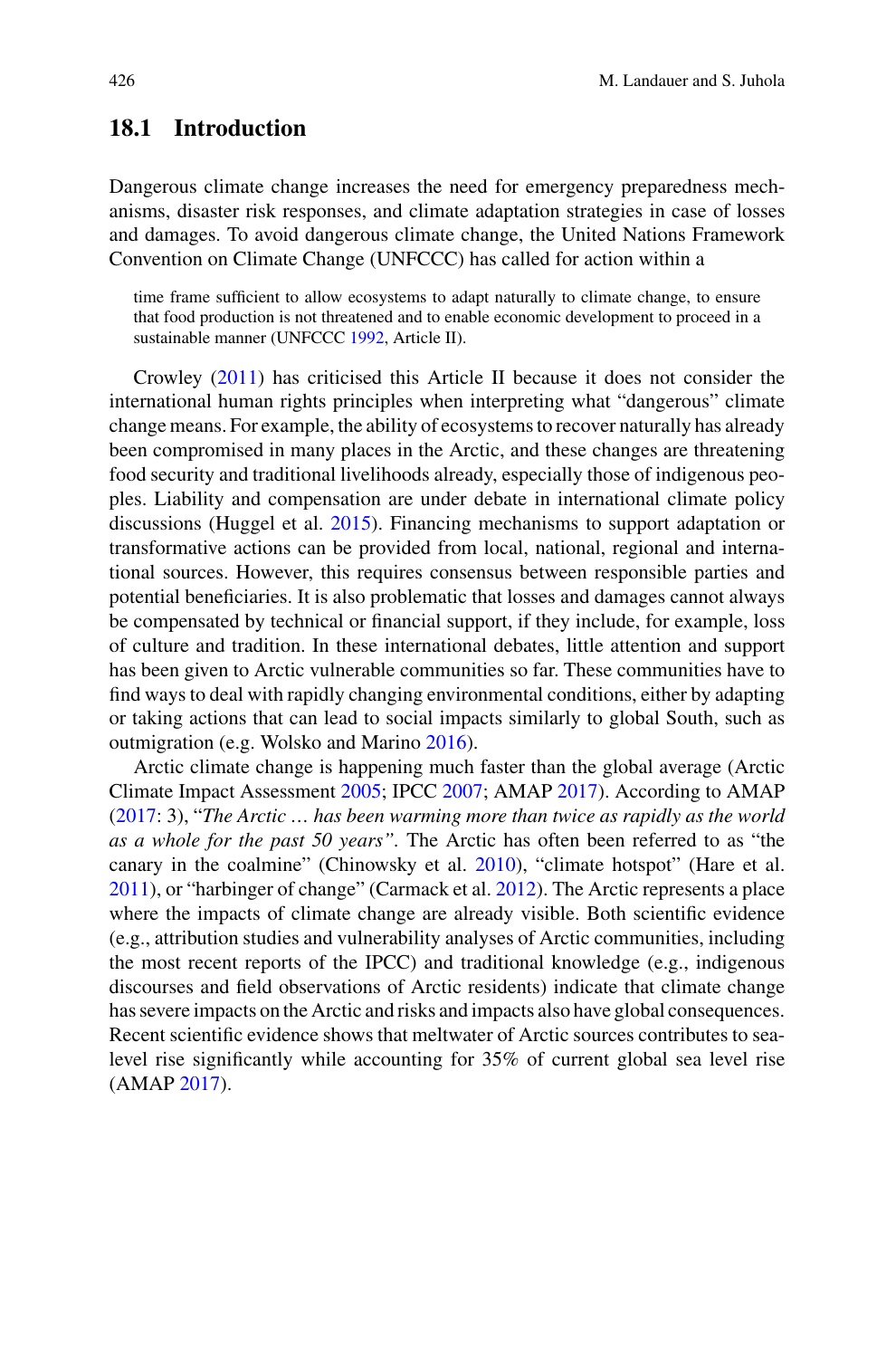According to Carmack et al. [\(2012\)](#page-19-3) examining the Arctic is particularly important for four reasons. First, understanding change in the Arctic may reveal lessons of how change happens in complex systems and improve our understanding how to deal with these. Second, changes already taking place in the Arctic are likely to have irreversible impacts regionally and locally, leading to limited possibilities of communities to adapt, and significant consequences to the global economy as well. Globally, Arctic climate change has been estimated to cost between 9 and 70 trillion U.S. dollars over the period 2010–2100 (AMAP [2017:](#page-19-1)13). Third, climate change is advancing faster in the Arctic than anywhere else, and finally, responses to climate change through adaptation are manifold, and can be tested in the Arctic in the face of rapidly approaching tipping points.

In this chapter, we examine what "dangerous climate change" means in the Arctic context, by identifying critical risks and impacts in the region in general, and then presenting cases from the literature that are beyond Arctic communities' capacity to adapt, in particular. The examples provide evidence on Arctic regions' need for institutional support to cope with the consequences of climate change, despite being part of developed countries. So far, neither the United Nations Climate Change Conference of the Parties (COP) nor the subsidiary bodies under the UNFCCC have discussed Arctic climate changes in detail (Duyck [2015a,](#page-20-4) [b\)](#page-20-5). Yet, changes already affect Arctic communities, questioning whether they are in fact bearing a "disproportionate or under abnormal burden" (cf. UNFCCC, Article II). Examples of losses and damages more broadly are climate change affecting critical infrastructure and traditional livelihoods (Bronen [2015\)](#page-19-4) as these harms can affect societies across generations (Sejersen [2012;](#page-21-0) Himes-Cornell and Hoelting [2015\)](#page-20-6). Similar actual and potential losses and damages are under discussion in developing countries too. Their capability to adapt to change or transform their livelihoods to something that still allows them to maintain their land, livelihoods and culture, is critical to affected communities. If this is not possible, and the residents have to leave and abandon their livelihoods, they are faced by Loss and Damage in its "narrow" sense. Thus, we review Arctic studies to understand what losses and damages mean in the Arctic context, what are global consequences of Arctic change, and what implications these changes have for the international Loss and Damage debate.

# **18.2 Rationale for Including the Arctic in the Loss and Damage Debate**

Internationally, the debate on Loss and Damage has predominantly concentrated on discussing the risks and impacts of climate change on developing countries so far. International climate negotiations have been the main arena and as other chapters in this volume show, a consensus on the definition of Loss and Damage is yet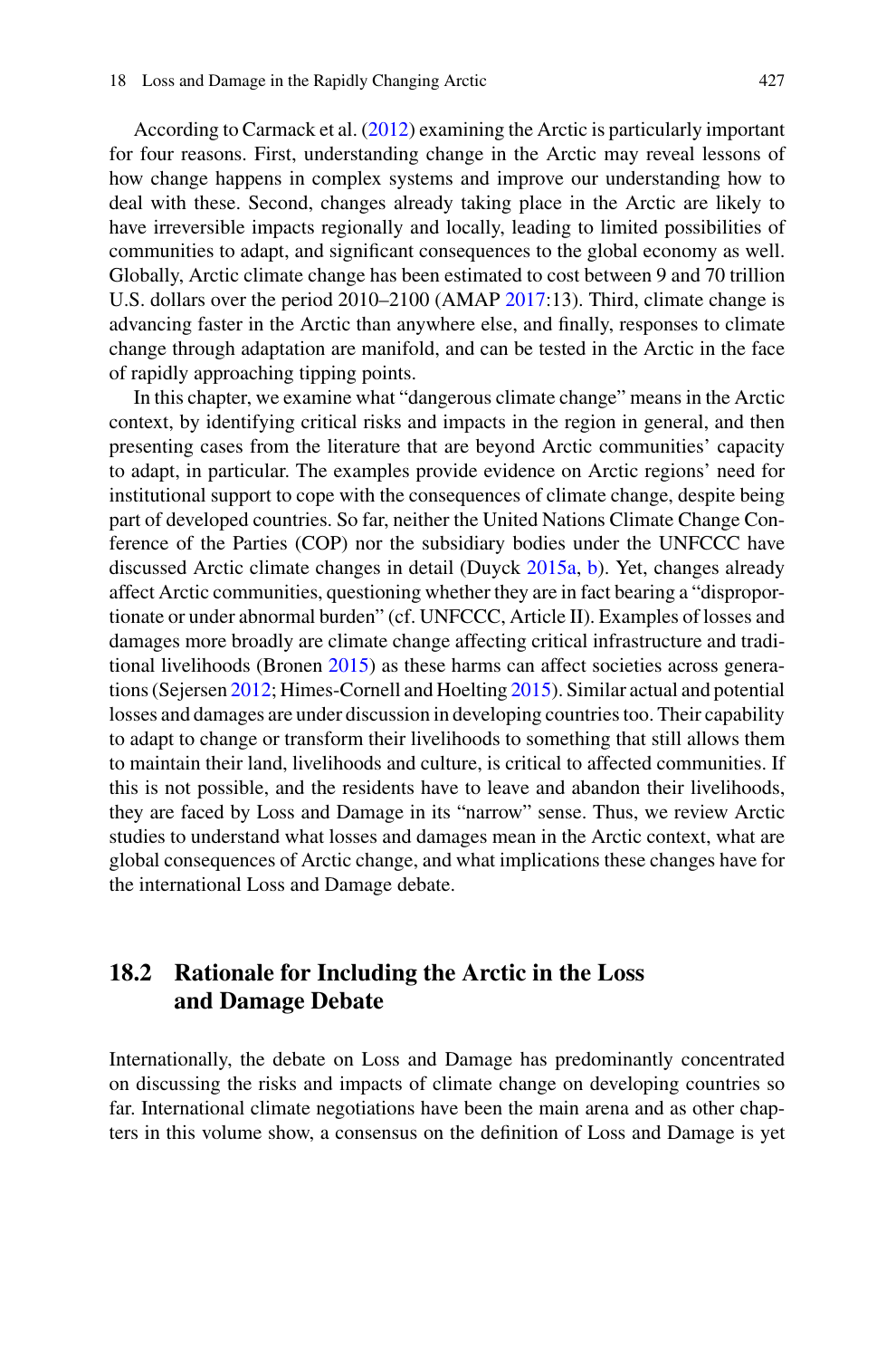to emerge (Mechler and Schinko [2016;](#page-21-1) see introduction by Mechler et al. [2018;](#page-21-2) chapter by James et al. [2018\)](#page-20-7). A broad definition in the literature makes a distinction between avoidable, unavoided and unavoidable impacts of climate change, where "irreversibility" refers to 'losses' and "impacts that can be alleviated" refer to 'damages' (see Mechler and Schinko [2016:](#page-21-1) 290). In essence, this means that Loss and Damage can be narrowly defined as the "residual, adverse impacts of climate change beyond what can be addressed by mitigation and adaptation" (see Huggel et al. [2015:](#page-20-1) 454). Here, we employ this definition of Loss and Damage related to climate change impacts that are unavoidable.

### *18.2.1 Little Responsibility of Emissions*

On a global scale, Arctic traditional and indigenous lifestyles have hardly contributed to greenhouse gas emissions, although traditional livelihoods of the Arctic communities take place in high-emitting first world countries, and fossil fuels extracted from Arctic regions contribute to global GHGs and serve all countries (Pechsiri et al. [2010\)](#page-21-3). Global mitigation responsibility of all countries, developed countries, emerging economies and developing countries, is not only important to reduce vulnerability of communities of global South but also of the Arctic communities. This has been shown by empirical evidence in the IPCC 4th assessment synthesis report (IPCC [2007\)](#page-20-2).

# *18.2.2 Identifying the Most Vulnerable by Following Human Rights Principles*

From the climate justice point of view (see chapter by Wallimann-Helmer et al. [2018\)](#page-22-2), and as considered by Inuit political leaders (see Ford [2009;](#page-20-8) Crowley [2011\)](#page-20-0), climate change is primarily a human rights issue because it puts the ecosystem services-based traditional livelihoods at risk, and leads to social and economic impacts in Arctic communities (Maldonado et al. [2013\)](#page-21-4). Marginal livelihoods, especially those located in Arctic coastal areas, face both slow-onset and extreme events that heavily affect critical infrastructure, and cause harm to local and traditional livelihoods (Huggel et al. [2015\)](#page-20-1). Some traditional ways of living, for example, can no longer be practiced due to changes in sea ice conditions (Sejersen [2012;](#page-21-0) Shearer [2012;](#page-22-3) Bronen and Chapin III [2013;](#page-19-5) Bronen [2015\)](#page-19-4). Yet, international roles and responsibilities to deal with Loss and Damage are not clear, and current national level legal frameworks seem not to provide "optimal" solutions to support adaptation of vulnerable Arctic communi-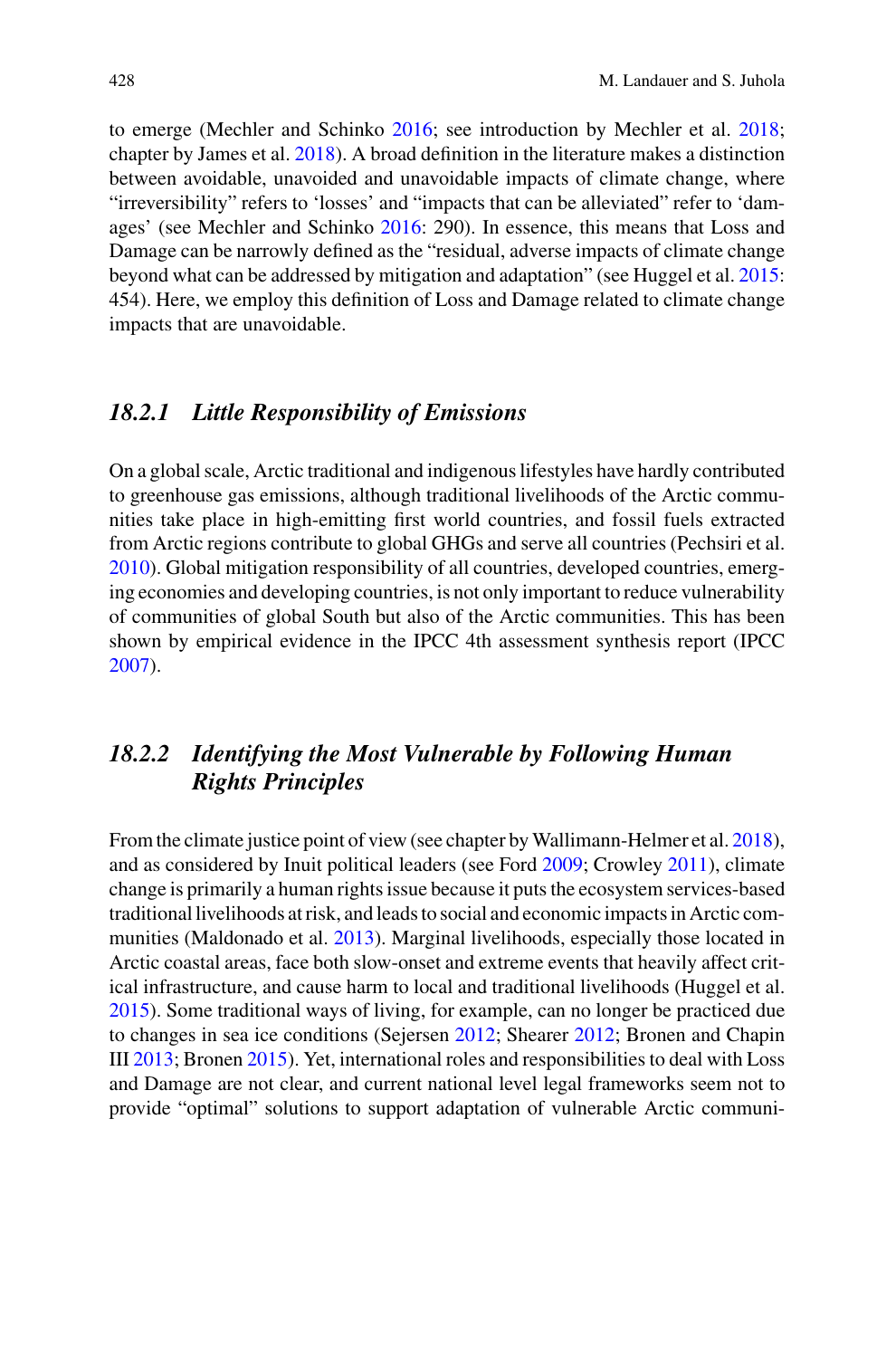ties—and in fact, even limit adaptation in many ways. According to the International Commission on Intervention and State Sovereignty, nation state governments have the responsibility to enhance protection of vulnerable groups, minorities, and support work to advance human rights (ICISS [2001,](#page-20-9) cited in Bronen [2015\)](#page-19-4). But still, the UNFCCC Parties are not meeting their international legal obligations under the Article II (see Crowley [2011;](#page-20-0) chapter by Simlinger and Mayer [2018\)](#page-22-4).

# *18.2.3 Unequal Distribution of Risks and Limits to Adaptation*

In the current Loss and Damage debate of the UNFCCC, the global North is considered to have high responsibility and liability for dealing with climate-related risks affecting vulnerable communities in the South. In general, countries in the global North are considered to have high adaptive capacity, due to national and regional financial and technological resources that should also support sustainable transformation of societies. But as the case in many southern regions too, neither are climate-related risks distributed equally among the population and geographically in the northern circumpolar region, nor do those in need necessarily have access to these resources (Larsen et al. [2014\)](#page-21-5). Also, considering unforeseen future conditions, Arctic ecosystems cannot adapt to climate change naturally, and this hampers the provision of ecosystem services, which provide the basis for traditional livelihoods (White et al. [2007;](#page-22-5) Larsen et al. [2014\)](#page-21-5). Climate change forces people to make choices and face situations that lead to radical, but not necessarily sustainable transformations of society (Sejersen [2012\)](#page-21-0). Marino [\(2012\)](#page-21-6) has pointed out that federal, state and local authorities in the US identify today nearly all 200 Alaskan native villages as being "under threat" or "immanent threat" due to erosion and/or flooding. To tackle these kinds of challenges Arctic communities would need decision-making power, access to information and financial resources. One example is relocation actions, which are costly and require careful planning in order to lead to positive outcomes (Lopez-Carr and Marter-Kenyon [2015\)](#page-21-7). Especially Arctic populations in remote locations need institutional and financial support and assistance in adaptation planning (Ford [2009;](#page-20-8) Dengler et al. [2014\)](#page-20-10) to be able to successfully implement adaptation actions that should end up with positive outcomes—forced or poorly planned relocation actions cannot be considered as such.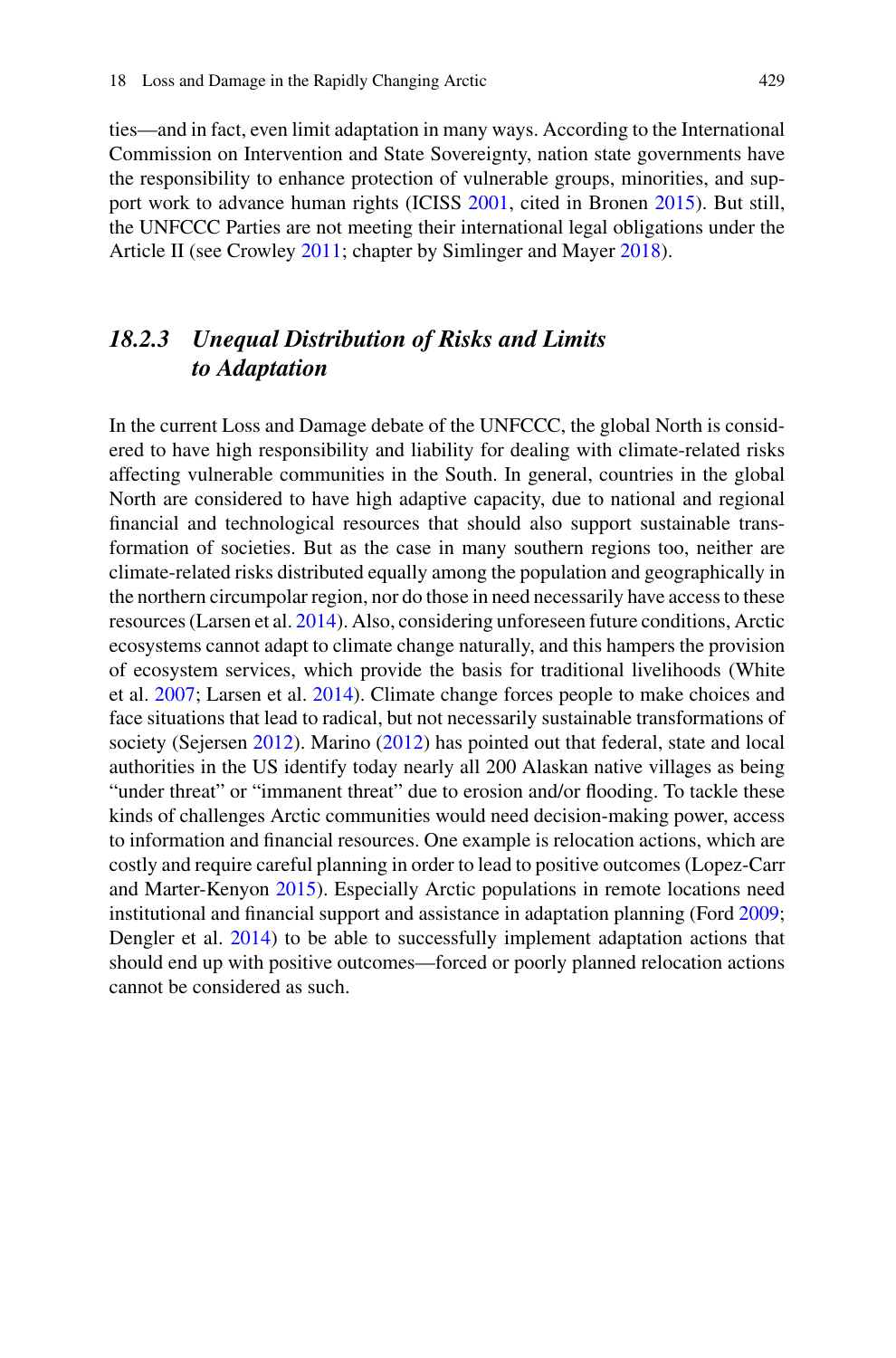# **18.3 Review of the Impacts of Climate Change and Vulnerability in the Arctic**

We conducted a systematic literature review of Arctic scientific studies found mainly in *Scopus* database. Out of 3,473 Arctic studies we found 164 studies addressing issues related to risks and impacts of climate change that relate to losses and damages more broadly. Categories of these can be found in Table [18.1.](#page-5-0) We could also identify examples that fit the narrow definition of Loss and Damage, while providing examples of climate risks and impacts that are 'beyond adaptation.' Instead of trying to identify all examples that belong to the "narrow" category, we selected examples from the literature that have been found particularly relevant for the global South and developing countries, and are also discussed in the international Loss and Damage debate: relocation and outmigration. For instance, climate-induced migration is explicitly covered in the United Nations Climate Change Convention (UNFCCC) conferences, the Conference of the Parties (COP), and the Executive Committee on the Warsaw International Mechanism on Loss and Damage (WIM), which has a mandate to establish a migration facility.

Based on the literature review, the impacts of climate change can be divided into a number of different types from ecological to socio-cultural and economic, whereby joint impacts can also reinforce each other. For example, there are biophysical impacts when changes in climate affect the biogeochemical cycles in the Arctic and change the prevailing conditions in the region, which in turn affects the ability of Arctic communities to engage in economic, social and cultural activities. Alternatively, there are socio-economic developments that can amplify ecological impacts through new migration patterns or use of natural resources, for example. Impacts can also be described as local, regional or global, with the first two being climate change impacts happening in the Arctic and the third impacts that occur elsewhere but have consequences in the Arctic and vice versa.

<span id="page-5-0"></span>

| <b>Table 18.1</b> Categories of<br>Arctic studies<br>focusing on risks and impacts<br>of climate change $(N=164)$ .<br>Especially<br>the climate-induced<br>relocation and migration<br>studies provide indications of<br>Arctic Loss and Damage | Categories                                                                                          | Number of<br>studies |
|--------------------------------------------------------------------------------------------------------------------------------------------------------------------------------------------------------------------------------------------------|-----------------------------------------------------------------------------------------------------|----------------------|
|                                                                                                                                                                                                                                                  | Dangerous climate change: risks, hazards,<br>disasters, extreme events                              | 13                   |
|                                                                                                                                                                                                                                                  | Infrastructure impacts and costs                                                                    | 6                    |
|                                                                                                                                                                                                                                                  | Climate-induced relocation and migration                                                            | 18                   |
|                                                                                                                                                                                                                                                  | Vulnerability, resilience, impacts, adaptation                                                      | 70                   |
|                                                                                                                                                                                                                                                  | Human rights, equity, climate justice, gender<br>issues, generations                                | 8                    |
|                                                                                                                                                                                                                                                  | Research tools and methods: monitoring,<br>assessments, use of traditional knowledge in<br>research | 27                   |
|                                                                                                                                                                                                                                                  | Human health impacts                                                                                | 22                   |
|                                                                                                                                                                                                                                                  | Total                                                                                               | 164                  |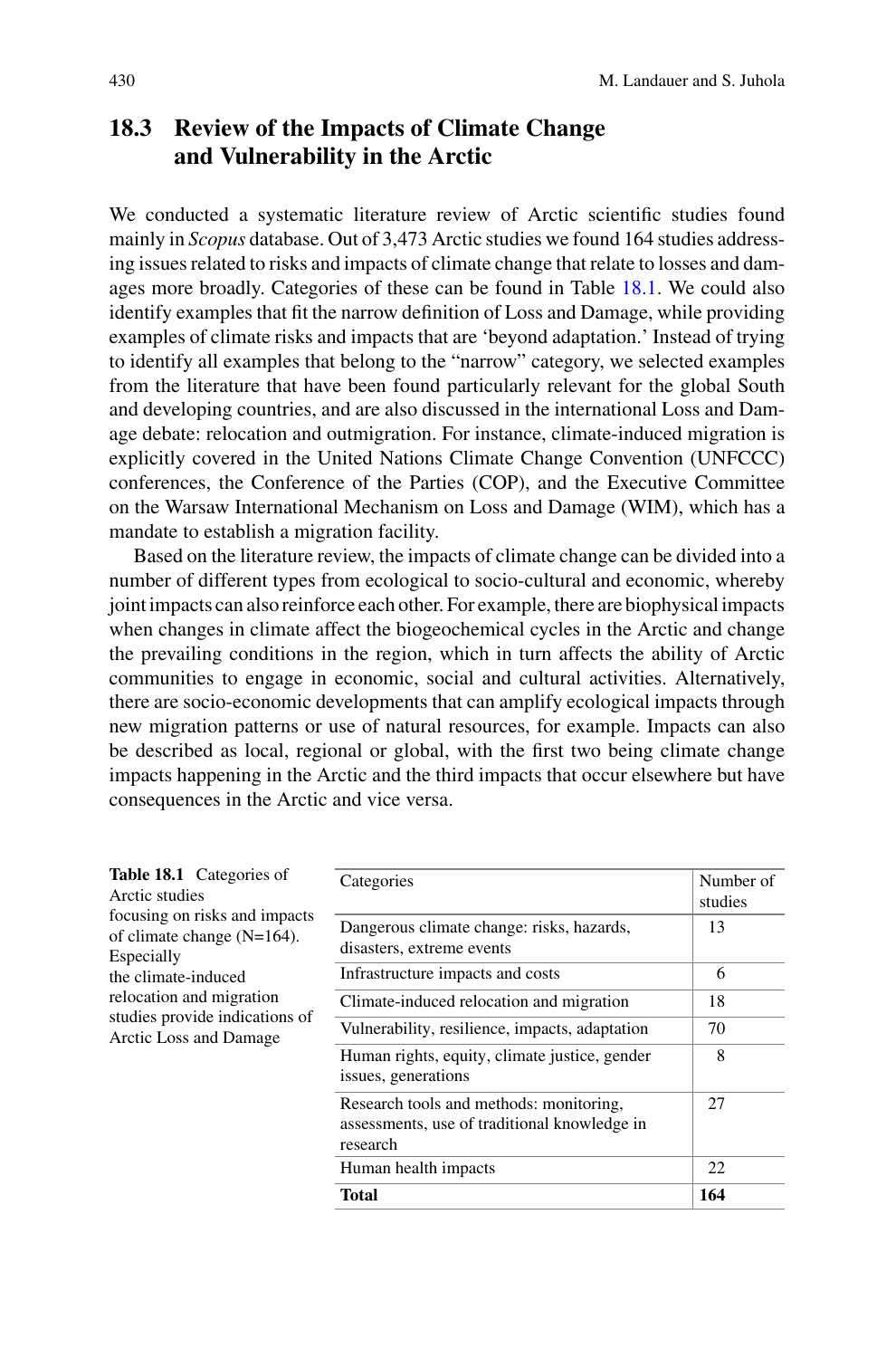Research on socio-economic impacts has also shown that biophysical changes are impacting anthropogenic activities in the Arctic directly, but also indirectly through increased economic interests, such as in mineral exploitation and other industrial developments, affecting traditional land use and causing pollution. There are number of strands in the impacts and vulnerability literature and many of these categories touch upon the topics included in the international Loss and Damage debate, which we place in seven loosely defined categories (Table [18.1\)](#page-5-0). The classification is based on the main focus of the studies as indicated by title, abstract and keywords. Studies modelling the changes or impacts of climate change focus on the Arctic as a whole. Smaller scale ecological or biological studies tend to be site-specific with varying considerations given to their generalisability across areas. The majority of studies that address socio-economic aspects, either through vulnerability or adaptation, tend to consider a specific community or country. As part of these studies, North American analyses were very well represented whereas there were fewer studies from the Nordic Arctic (Finland, Sweden, Norway) and Siberia (Russia).

Figure [18.1](#page-7-0) presents these Arctic studies as a "keyword mining" visualisation made by means of VOSviewer software. The term map is based on a text corpus option to visualise the main topics found in the articles. The figure shows the essential keywords most frequently encountered terms related to Arctic climate impacts and risks topic, extracted from the article titles and abstracts. 83 terms that met the threshold of appearance 10 times were selected. The size of the circles indicates frequencies of keywords. Circle colours indicate close relatedness of the terms (substance-wise). The terms marked with the same colour form a cluster of related terms that can be seen as a topic. Lines express co-occurrence of the terms between the clusters either in the article title, or abstract, or both.

As can be seen from the terms that emerged, much focus has been placed on research into impacts related to infrastructure and vulnerability. Both of these have implications for the debate on Loss and Damage, even though the debate itself has largely been ignored in the context of the Arctic. Studies have centred on identifying the impacts of climate change on Arctic societies in terms of both infrastructure and socio-economic conditions, and their ability to adapt. These analyses can be used to identify to what extent communities are able to adapt or whether they will experience losses and damages arising from impacts that they are not able to adapt to.

#### *18.3.1 Biophysical Impacts*

Since the publication of the Fourth Assessment Report of the Intergovernmental Panel on Climate Change (IPCC), it has been recently estimated that the decrease of Arctic sea ice is more rapid than according to previous estimations (Hare et al. [2011\)](#page-20-3) and the Arctic melting will significantly affect sea level rise globally (AMAP [2017\)](#page-19-1). Climate change effects on sea ice-based ecosystems are likely to have significant consequences, including possible extinction of some species (Johannessen and Miles [2011\)](#page-21-8). Another significant long-term trend in the Arctic areas is the thaw of the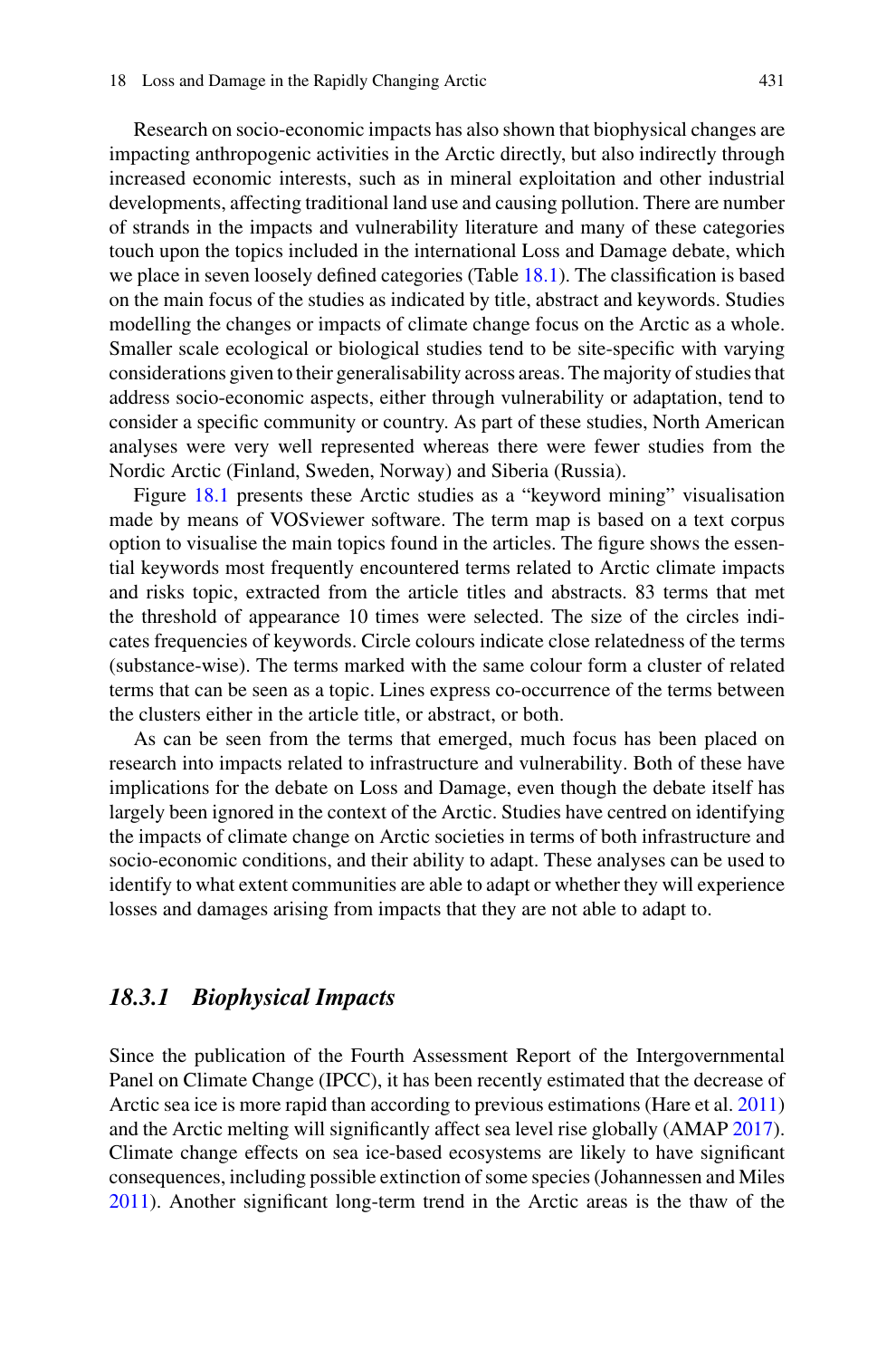

<span id="page-7-0"></span>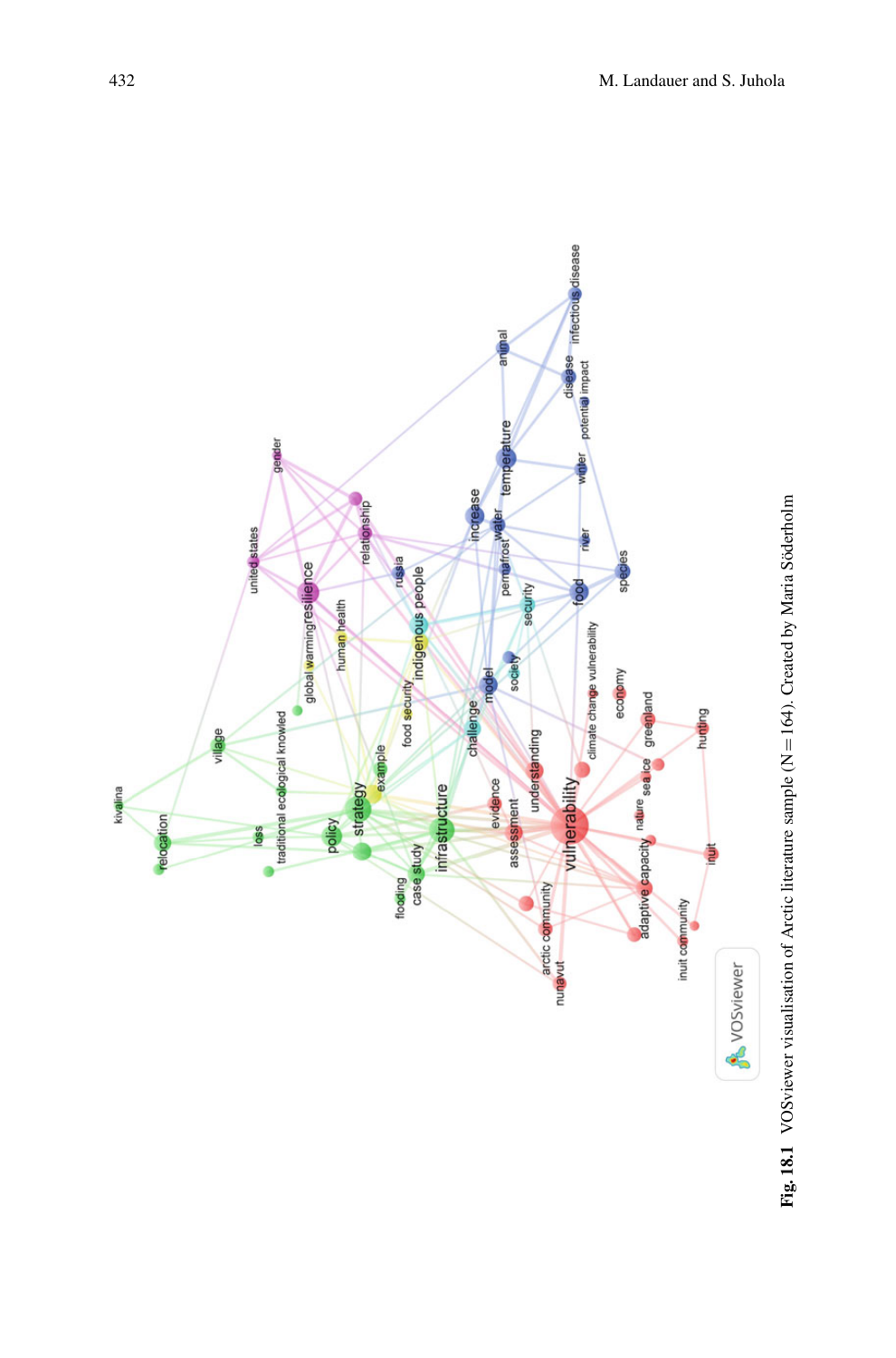permafrost, which contributes to the slow release of carbon in the atmosphere (Schuur and Abbott [2011\)](#page-21-9), resulting in global consequences.

It is worth noting that not all biophysical impacts are uniform and that the Arctic covers many different types of landscapes and societies. There is a shift from tundra to continental climate in Alaska, Canada and North-Eastern Russia and a shift from continental to temperate climate in North America: these are examples of a global decrease in cold areas and in Alaska and Siberia, which are on top facing the risk of desertification (Spinoni et al. [2015\)](#page-22-6). Other Arctic areas, such as western Siberia, are facing hydrological risks and permafrost thaw causing floods and mudflows and increasing the risks to industry and urban centres (Zemtsov et al. [2014\)](#page-22-7).

There are slow-onset events, such as tundra decline, tundra shrubification, permafrost thaw, tree line advance, deforestation, loss of palsa mires in Nordic Arctic; the Arctic region is also facing albedo changes and diminishing sea ice, soil and coastal erosion, sea-level rise, and desertification. Further direct impacts are extreme events, such as storms and wildfires, floods, and landslides. It is estimated that increases in precipitation will affect snow events in Alaska and increase the likelihood of avalanches and landslides in the mountainous areas (Hansen et al. [2014\)](#page-20-11). All these biophysical impacts can be disruptive to wildlife and ecosystems, and the provision of ecosystem services, and cause serious damage to people and critical infrastructure also, as well as emergency preparedness systems and monitoring systems (Crowley [2011\)](#page-20-0). They can also cause impacts on (traditional) food and water security (White et al. [2007\)](#page-22-5), but also tourism (Lemelin et al. [2012\)](#page-21-10). Arctic livelihoods and lifestyles are closely connected to the environment, and dependent on the prevailing conditions of ecosystem services. For example, risks associated with loss of sea ice and its consequences on practicing traditional activities, such as seal hunting and ice fishing, are increasing and local communities have to adapt to these changes (Giles et al. [2013\)](#page-20-12), and if adaptation is not possible, try to move away.

#### *18.3.2 Socio-economic Impacts*

Further reading of the literature reveals that there are studies that focus on understanding and mapping socio-economic vulnerability of Arctic communities, societies, culture and lifestyles. Among these are studies that approach vulnerability within a specific sector and focus on modeling or providing cost estimates related to climate change impacts and adaptation. We also found several studies indicating health impacts driven by climate change. For example, hydrological cycle changes are an example of emergent changes that cause lack of ice for long periods of time in Russia. This has health consequences because the people cannot access health services and also the "social fabric" is being affected, according to Amstislavski et al. [\(2013\)](#page-19-6).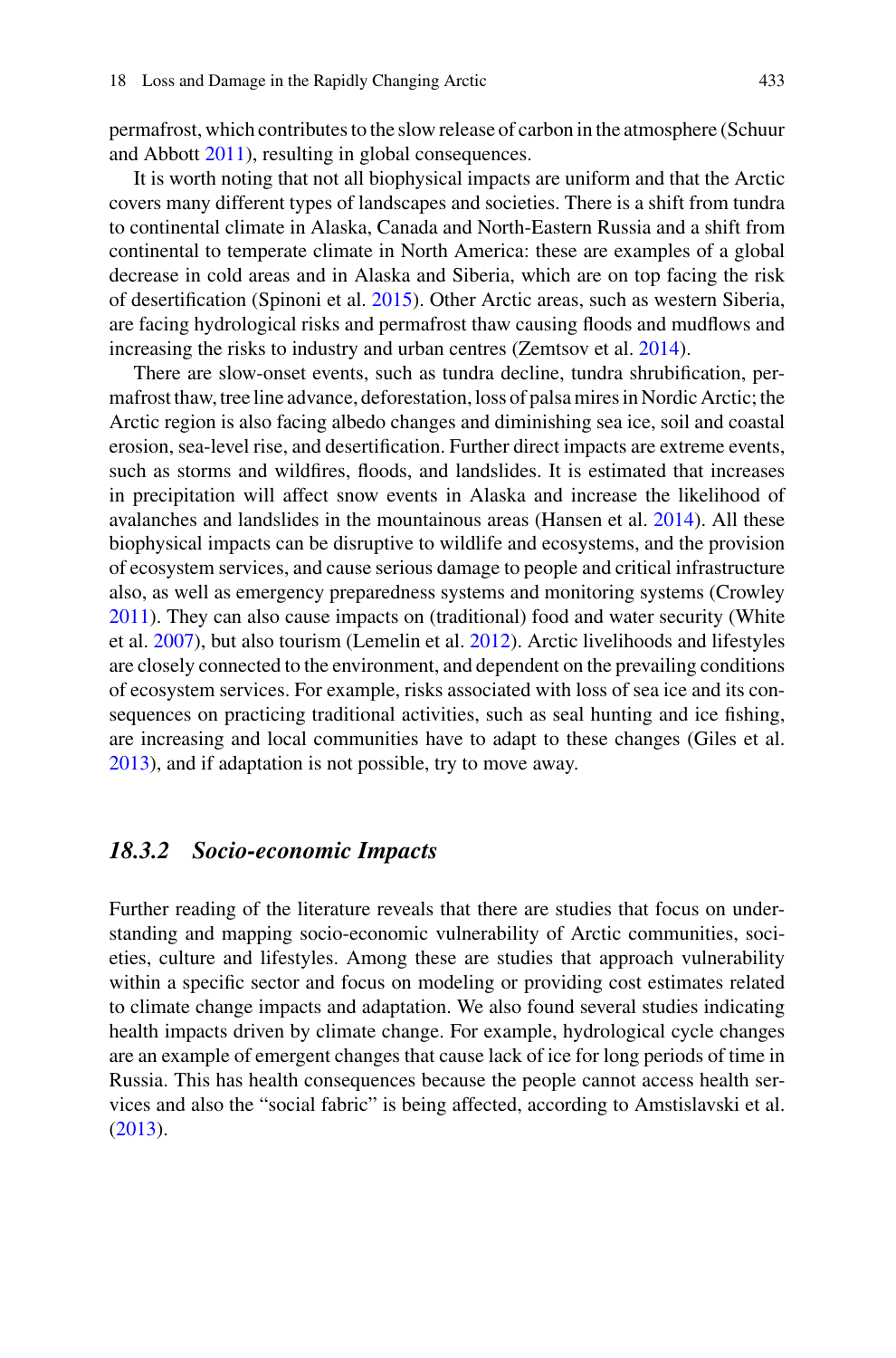The literature also shows evidence of socio-cultural consequences of climate change in the case of relocation and climate-induced migration. These studies indicate that across the Arctic regions, and especially in the coastal areas, climate change increases the vulnerability of local and indigenous communities. It has already led to outmigration ("climigration") and related cultural loss and demographic changes in the region. The interest in studying the Arctic from the perspectives of climate justice, intra- and intergenerational issues has been growing, particularly in terms of relocations and human rights. As outmigration and relocation can have multiple negative consequences, the question remains whether these actions should be considered as adaptation, or whether they are rather 'beyond adaptation,' i.e. related to Loss and Damage given that currently outmigration and relocation are key issues of the international Loss and Damage debate.

### *18.3.3 Economic Models and Impact Analyses*

Economic models and impact studies place emphasis on estimating potential local impacts and costs (or costs and benefits) associated with climate change, mainly in the context of Alaska, although there are some Nordic studies as well. These studies focus on a variety impacts, such as coastal erosion (Radosalvjevic et al. [2015\)](#page-21-11) and temperature changes (Chinowsky et al. [2010\)](#page-19-2). Many of the studies model the impacts on infrastructure, for which the costs of climate change are likely to increase significantly as conditions change (Instanes [2006;](#page-20-13) Larsen et al. [2008;](#page-21-12) Hatcher and Forbes [2015\)](#page-20-14). Arctic infrastructure is already tailored to specific conditions and now maintenance and replacement costs under any adaptation scenario is likely to increase about 10% (Chinowsky et al. [2010\)](#page-19-2), so adaptation might technically be possible, but it is too expensive. A number of economic studies estimates potential damages either through modeling or by analysing historical events and its costs. It is argued that there is a continuous need to monitor and develop responses through emergency management (Brunner et al. [2004\)](#page-19-7). Immediate impacts and related costs due to damage on critical public infrastructure have been estimated and modeled with an economic point of view towards losses and damages (e.g. Instanes [2006;](#page-20-13) Larsen et al. [2008;](#page-21-12) Ford and Pearce [2010;](#page-20-15) Chinowsky et al. [2010;](#page-19-2) Karvetski et al. [2011;](#page-21-13) Radosavljevic et al. [2015\)](#page-21-11). So, it is very simple to understand that if costs are exceedingly high and financial resources not available, adaptation is not possible; the residual risks and impacts remain 'beyond adaptation,' and thus belong under the narrow definition of Loss and Damage.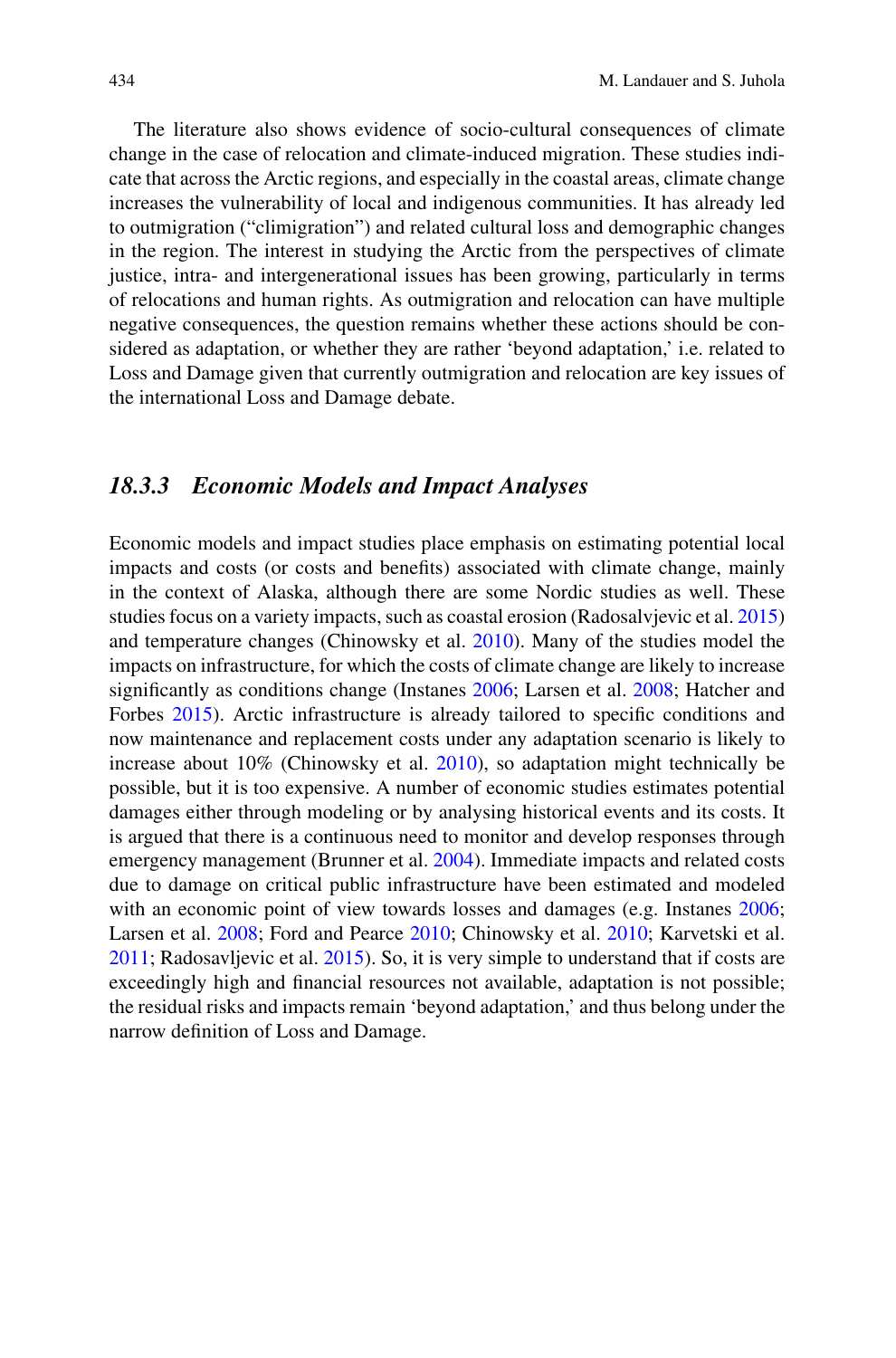### *18.3.4 Societal Impacts*

We also found studies that focus on understanding the socio-economic and cultural vulnerabilities of Arctic communities in-depth. These studies provide a socio-cultural angle on climate impacts, and include non-monetary impacts, such as loss of culture and tradition. These are often case studies of specific communities undertaken with ethnographic methods (e.g. Carothers et al. [2014\)](#page-19-8). Many contributions in this field focus on the role that traditional/indigenous knowledge has played in adaptation of Arctic peoples in the past, yet find that the knowledge now is eroding, and affecting their culture and traditions. We also found a strand of literature that takes a more critical view on conceptualising vulnerability by stressing the historical background, which reinforces current vulnerability and places barriers to adaptation in the future. For example, due to a multitude of changes in the past and currently, traditional knowledge has had to make place for wages, hunting regulations, for example, due to colonialism in the past and due to ongoing industrial developments today (Cameron [2012\)](#page-19-9).

However, studies which take into account traditional knowledge now seem to have gained more importance in research to better understand Arctic change and adaptation to it (e.g. Riedlinger and Berkes [2001;](#page-21-14) Maynard et al. [2010;](#page-21-15) Douglas et al. [2014;](#page-20-16) Cuerrier et al. [2015;](#page-20-17) Vinyeta and Lynn [2013;](#page-22-8) Golden et al. [2015\)](#page-20-18). Also, special attention in this literature has been placed on recognising the impacts to indigenous communities and institutional frameworks related to strategies to deal with the impacts, such as community-based adaptation strategies and participatory planning (Tremblay et al. [2008;](#page-22-9) Hovelsrud and Smit [2010;](#page-20-19) Pearce et al. [2012;](#page-21-16) Champalle et al. [2015\)](#page-19-10). As a matter of fact, the resources of indigenous communities to increase adaptive capacity have been diminishing due to reduced possibilities to make decisions and practice traditional ways of living (Roberts and Andrei [2015\)](#page-21-17) and consequently, studies on outmigration (or "climigration") and (forced) relocations have started to emerge (Table 1).

The focus on vulnerability due to climate impacts has indeed drawn some critique for its narrow view. Many studies are considered to ignore the colonial legacy in the Arctic and its effects in terms of inducing social change with negative implications (Cameron [2012;](#page-19-9) Whyte [2016\)](#page-22-10). So, there are also new social, political and economic settings emerging and "blocking" the traditional ways to adapt to changes, as traditional livelihoods are now being regulated from "outside," such as changes in governance of resource use, land use, and land ownership. It has been proposed that more public participation, co-management and self-governance of local communities is needed in decision-making and planning, and new (participatory) governance mechanisms to tackle the transformation of the Arctic region (Nuttal [2007;](#page-21-18) Bronen and Chapin III [2013\)](#page-19-5). Ford et al. [\(2007\)](#page-20-20) have argued that without financial support provided by larger-scale actors, such as the UNFCCC, for example Inuit communities and regions cannot successfully adapt. Indigenous peoples often have limited decision-making power, and both environmental and social changes are more rapid than they have been before. Integrated understanding of science, people, and cross-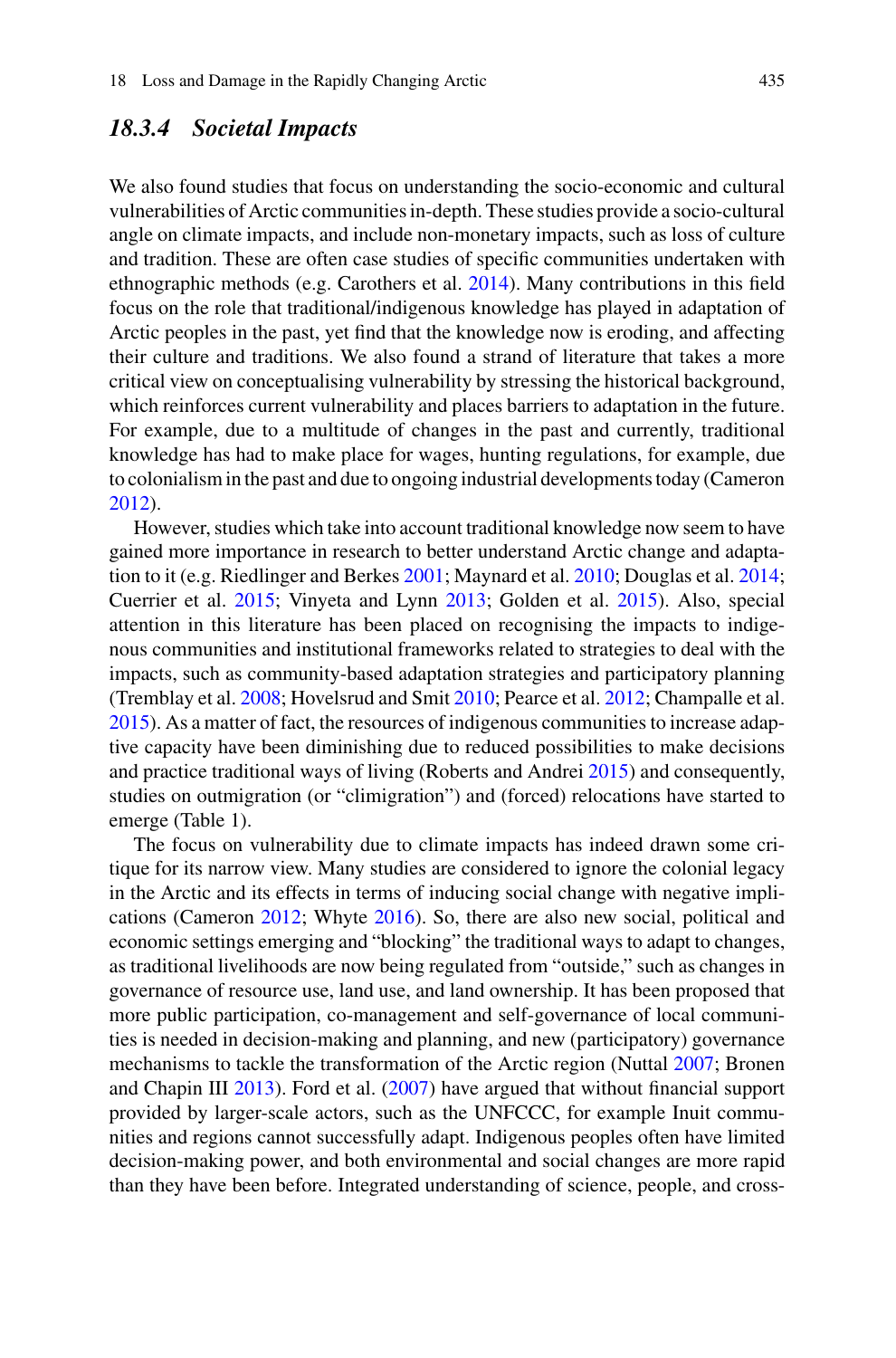scale information networks to increase Arctic resilience is needed to respond to the rapid changes (Carmack et al. [2012\)](#page-19-3) and identify what remains beyond adaptation, i.e. Loss and Damage, and why.

In summary, this reviewed literature shows that many kinds of risks and impacts on societies can already be seen in the Arctic, and some of them fall under the "narrow" category of Loss and Damage, in the literature typically defined as the "residual, adverse impacts of climate change beyond what is addressed by mitigation and adaptation" (see Huggel et al. [2015:](#page-20-1) 454). Climatic changes affect societies that are already much more vulnerable than the general population in these developed countries. Arctic societies need to find options to tackle drivers of environmental, economic, social and cultural transformation, but at the same time they also have to find ways to deal with the residual losses and damages that are 'beyond adaptation' to climate change. In the next section we delve deeper into these ways by providing examples.

#### **18.4 Loss and Damage in the Context of the Arctic**

Throughout the history, Arctic ecosystems and dependent local and indigenous communities with varying needs, perceptions and values, have been adapting to climate variability. However, due to rapid climate change and global change, limits to adaptation have started to emerge. The Arctic literature show limits to adaptation due to institutional, political, organisational and jurisdictional factors hindering implementation of adaptation to climate impacts, leading to Loss and Damage. The threshold of adaptation also depends on current socio-economic, cultural and political settings. A schematic depiction is shown in Fig. [18.2.](#page-12-0) The Arctic examples of relocation and migration show very well that due to negative societal and cultural impacts related to these actions, they can be considered as being 'beyond adaptation,' i.e. Loss and Damage.

Inadequate institutional and financial frameworks to deal with Loss and Damage are considered to imply important challenges (Lopez-Carr and Marten-Kenyon [2015\)](#page-21-7). This becomes clear throughout the Arctic examples, albeit mainly from North America (Alaska) that highlight the need for new governance mechanisms and institutional frameworks to tackle climate change. One problem is, that sometimes not all types of impacts are included in jurisdictional frameworks. For example, in case of (climate change related) disaster mitigation, Bronen and Chapin III [\(2013\)](#page-19-5) think that one factor considering gaps in post-disaster and hazard mitigation statutory framework is erosion. Even though it is one of the most significant climate change related hazards in the region, it is not included in the official lists of major disasters, such as in the Stafford Act in the US. Shearer [\(2012\)](#page-22-3) studied climate adaptation assistance in Kivalina, Alaska and found that indigenous communities face intra-national inequalities while not receiving adaptation assistance, which is only available to formal state actors. Another problem is insufficient allocation and availability of financial resources. Bronen and Chapin III [\(2013\)](#page-19-5) also found that resources are allo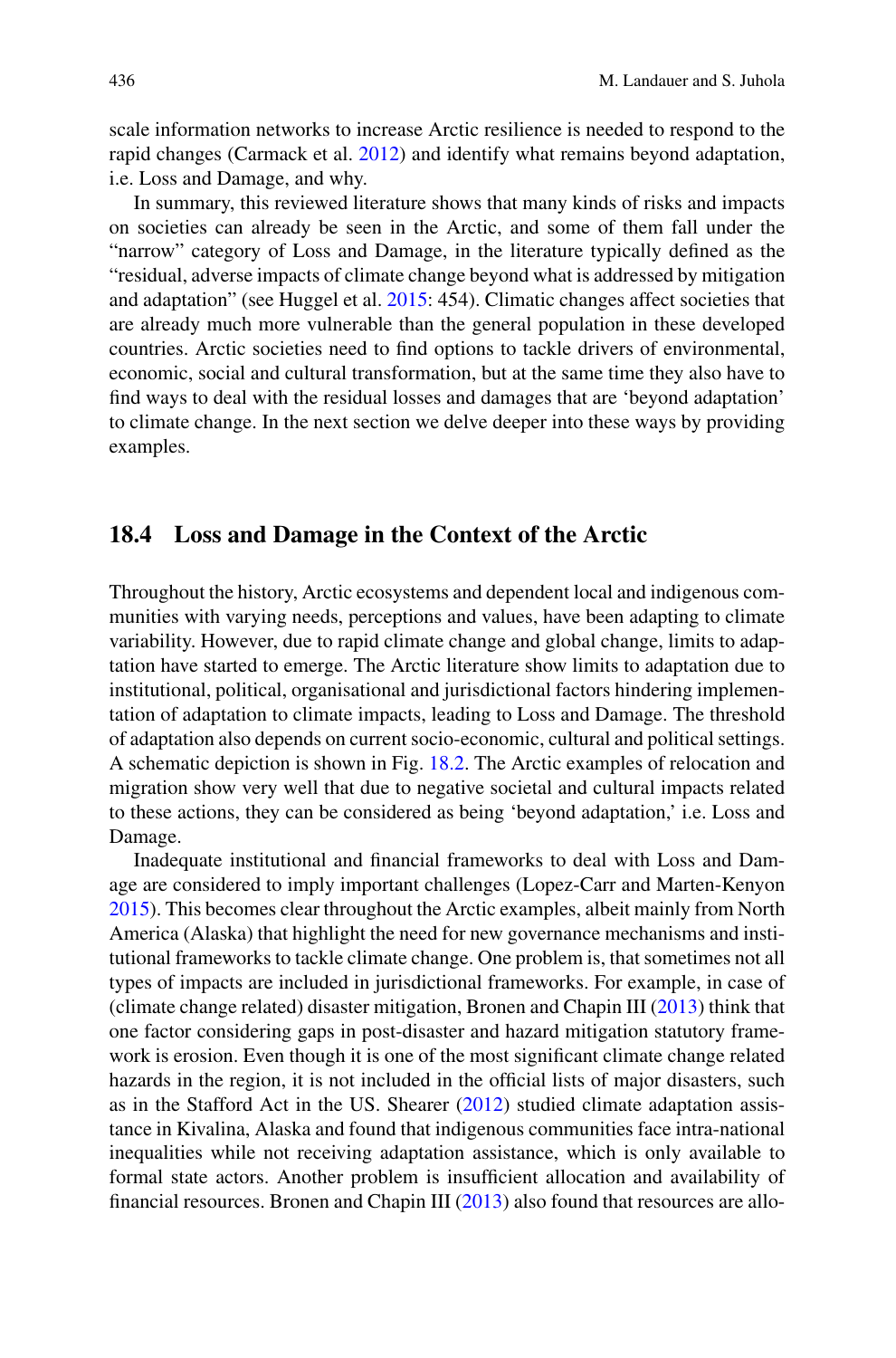cated for rebuilding homes as part of the post-disaster recovery measures only in their current location, not in a new location. This creates a problem if the land is lost for good, such as in the case of coastal erosion or sea level rise (see also Bronen [2015\)](#page-19-4). Full integration of hazard mitigation planning into comprehensive risk assessments is considered expensive, and time intensive. Also, allocation of funding is based on cost-benefit ratios which means that for example Alaskan communities, such as in Newtok cannot compete for hazard mitigation funds due to their remote location and low population density, which equals to high costs and low benefits (Bronen and Chapin III [2013\)](#page-19-5). These kinds of barriers (more examples in Table [18.2\)](#page-13-0) represent drivers of Loss and Damage because they hinder implementation of adaptation.

They act as limits to adaptation and can thus lead to Loss and Damage because they prevent communities from taking action. Interpreted in this way, Loss and Damage can arise not only from climate impacts per se, but also from the socio-economic constraints that hinder adaptation of local communities.

In the next subsection, we present examples of relocation and outmigration in the Arctic showing examples when adaptation in situ is not possible and leads to (forced) relocation and outmigration and can cause societal and cultural Loss and Damage. These examples provide evidence that with insufficient institutional, organisational and jurisdictional support relocation and migration actions cannot be considered as adaptation.



<span id="page-12-0"></span>**Fig. 18.2** Institutional and jurisdictional framework, as well as socio-economic, cultural and political settings affect adaptation threshold of Arctic communities, and can be drivers of Loss and Damage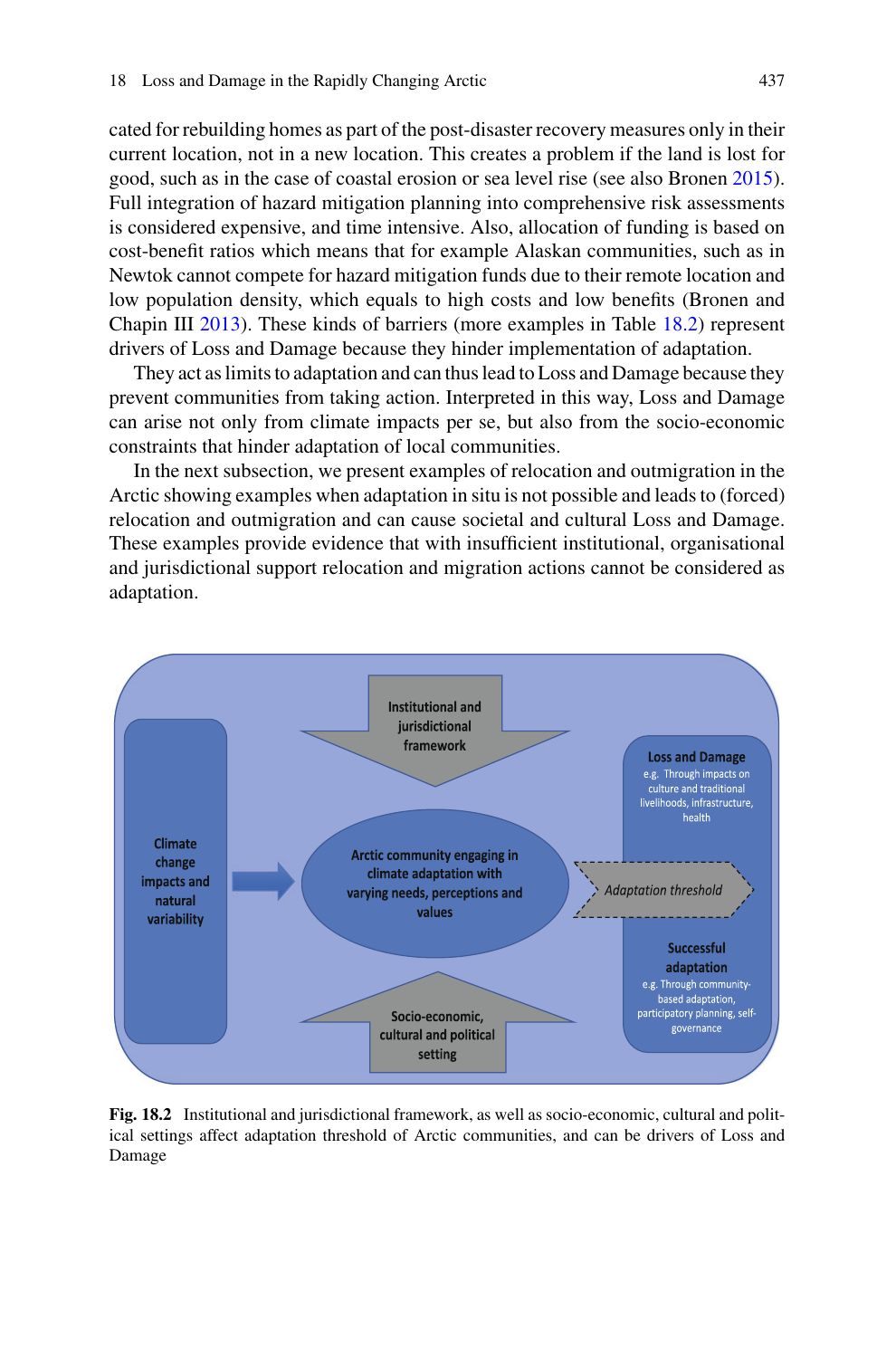<span id="page-13-0"></span>

| <b>Table 16.2</b> Examples mining Arctic communities to adapt to climate change                                                                                                       |                                        |  |  |
|---------------------------------------------------------------------------------------------------------------------------------------------------------------------------------------|----------------------------------------|--|--|
| Examples preventing adaptation or leading to negative<br>consequences of adaptation actions                                                                                           | Author (publication year)              |  |  |
| Inadequate institutional and financing mechanisms such as<br>federal funding procedures for disaster prevention and<br>recovery                                                       | Bronen $(2015)$                        |  |  |
| Disabilities to determine and evaluate when preventive<br>actions needed                                                                                                              | Bronen $(2015)$                        |  |  |
| Slow implementation of actions or statutory and institutional<br>barriers in implementation                                                                                           | Bronen $(2015)$                        |  |  |
| Lacking governance framework for the evaluation of risks<br>and impacts                                                                                                               | Bronen $(2015)$                        |  |  |
| Government funding does not reach Arctic communities                                                                                                                                  | Lopez-Carr and Marten-Kenyon<br>(2015) |  |  |
| Inequity and injustice related to current actions                                                                                                                                     | Kingston and Marino (2010)             |  |  |
| Mis- and under-representation of local voices in political<br>arenas                                                                                                                  | Marino $(2012)$                        |  |  |
| Lack of adaptation assistance when only available for formal<br>state actors                                                                                                          | Shearer $(2012)$                       |  |  |
| Inadequate accommodation of climate change scenarios into<br>disaster risk protocols                                                                                                  | Marino (2012)                          |  |  |
| Unclear responsibilities of government or lacking<br>government body to implement actions                                                                                             | Shearer $(2012)$                       |  |  |
| Lack of preventive disaster programs and funds                                                                                                                                        | Shearer $(2012)$                       |  |  |
| Missing international support regarding capacity building for<br>adaptation actions                                                                                                   | Marino (2012), Shearer (2012)          |  |  |
| Traditional and indigenous knowledge not considered in<br>planning actions                                                                                                            | Shearer $(2012)$                       |  |  |
| Lacking networks of multiple and diverse organisations to<br>build adaptive capacity and balance between different<br>interest groups                                                 | Bronen $(2015)$                        |  |  |
| Migration strategies not considered in disaster risk reduction<br>and adaptation programs                                                                                             | Dengler et al. (2014)                  |  |  |
| Difficulties to monetise loss of health and social cohesion                                                                                                                           | Dengler et al. (2014)                  |  |  |
| Unclear or inadequate allocation of funding for disaster<br>mitigation (for example, erosion not included, although it<br>can be one of the most significant hazards in some regions) | Bronen and Chapin III (2013)           |  |  |
| Full integration of hazard mitigation planning into<br>comprehensive risk assessments is considered too expensive<br>and time intensive                                               | Bronen and Chapin III (2013)           |  |  |
| Allocation of funding often based on cost-benefit ratios<br>which leaves out remote communities with low population<br>densities (seen as high costs and low benefits)                | Bronen and Chapin III (2013)           |  |  |

**Table 18.2** Examples limiting Arctic communities to adapt to climate change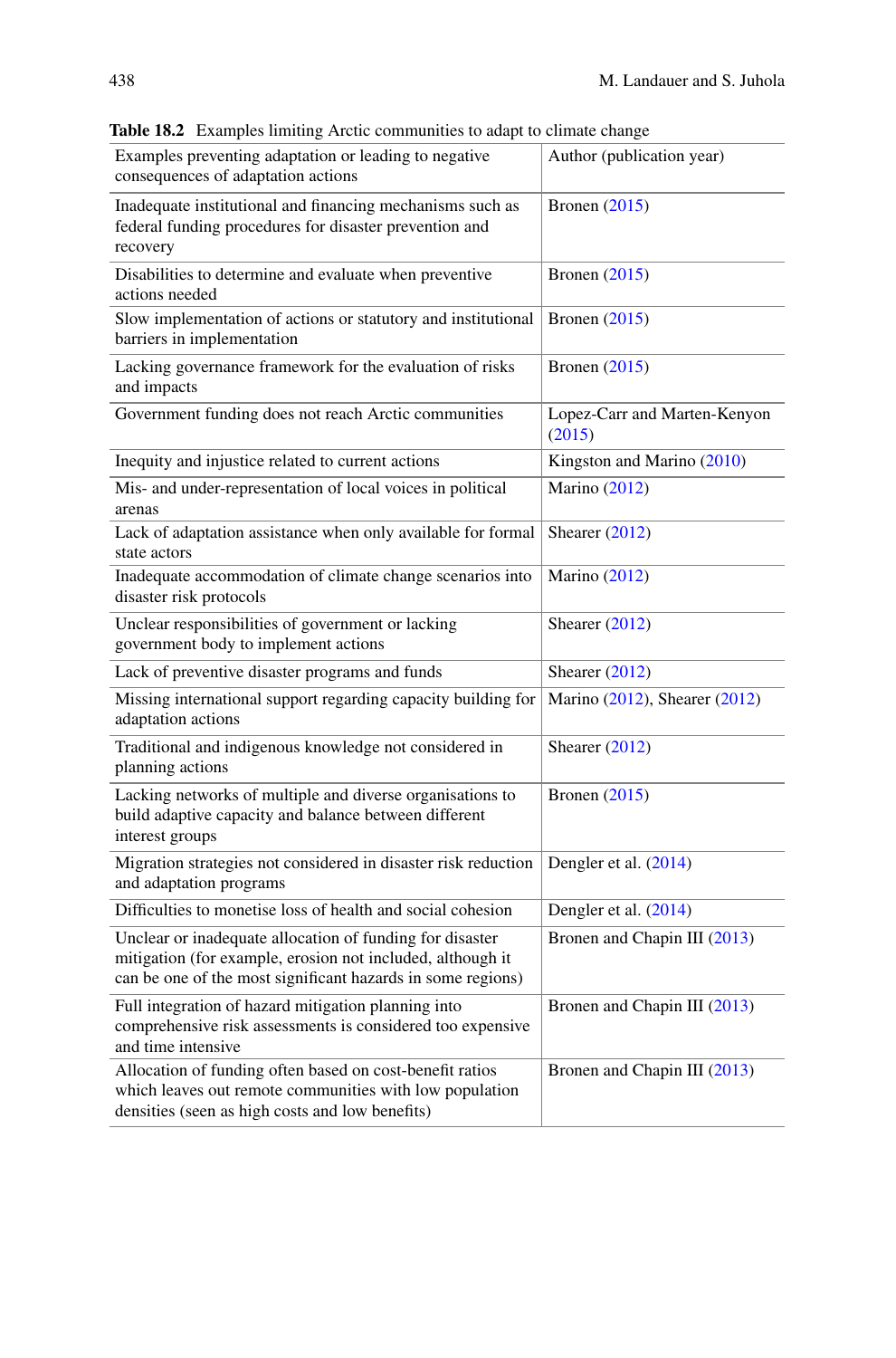# *18.4.1 Relocation and Outmigration as Adaptation or Part of Loss and Damage?*

At the moment, it is yet unclear to whether relocation is considered to be an adaptation measure and thus it would be integrated in states' adaptation strategies, or whether it is something that needs to be undertaken separately when impacts are beyond adaptation, i.e. part of the Loss and Damage agenda. As can be seen from above, many Arctic regions are highly vulnerable to climate change and there are places where adaptation is not possible for local communities. However, they are forced to abandon their livelihoods and traditional residential areas due to increased risks and lack of governance mechanisms and resources to manage risks. Bronen [\(2015\)](#page-19-4) argues that nation states are required to protect vulnerable populations from climate change impacts within its jurisdiction. But the literature reveals that nation states have often failed to do so: relocation is considered a massive challenge for governments. Our review shows that both perspectives on relocation can be found in the literature. Relocations due to colonisation and natural disasters have been experienced in the Arctic throughout the history, but now climate change also plays a more intense role as a driver of relocations and outmigration. Several studies have found that independent of the drivers of change, relocations will have effects on culture, and maintenance of tradition. We illustrate the challenges of relocation by presenting an example from the Alaskan village *Kivalina*, see Box [18.1.](#page-15-0)

Similar issues have been experienced in the other Alaskan regions *King Island* and *Shishmaref,* that are also at risk of climate change and need to consider relocation. Relocation can also lead to a sense of loss of place and have emotional impacts as found in the study based on King Islanders' experiences (Kingston and Marino [2010\)](#page-21-19). In the case of Shishmaref, Marino [\(2012\)](#page-21-6) found that colonial history and historical inequity is linked to contemporary exposure to hazards and vulnerability of climate change. The author also identified mis- and under-representation of local voices in political arenas to discuss relocation planning. According to Bronen [\(2015\)](#page-19-4), permanent relocation can be considered as one adaptation strategy only if culture and traditions can be secured in the long-term, so the implementation of it requires new governance tools. Currently existing institutional mechanisms are often considered inadequate and unable to determine when preventive relocation is needed and how it should be organised (Bronen [2015;](#page-19-4) see Box [18.1\)](#page-15-0). Some disaster risk reduction and adaptation programs do not necessarily consider migration strategies at all (Dengler et al. [2014\)](#page-20-10). Given that it appears that existing mechanisms, i.e. adaptation, is insufficient, one could label this as part of Loss and Damage.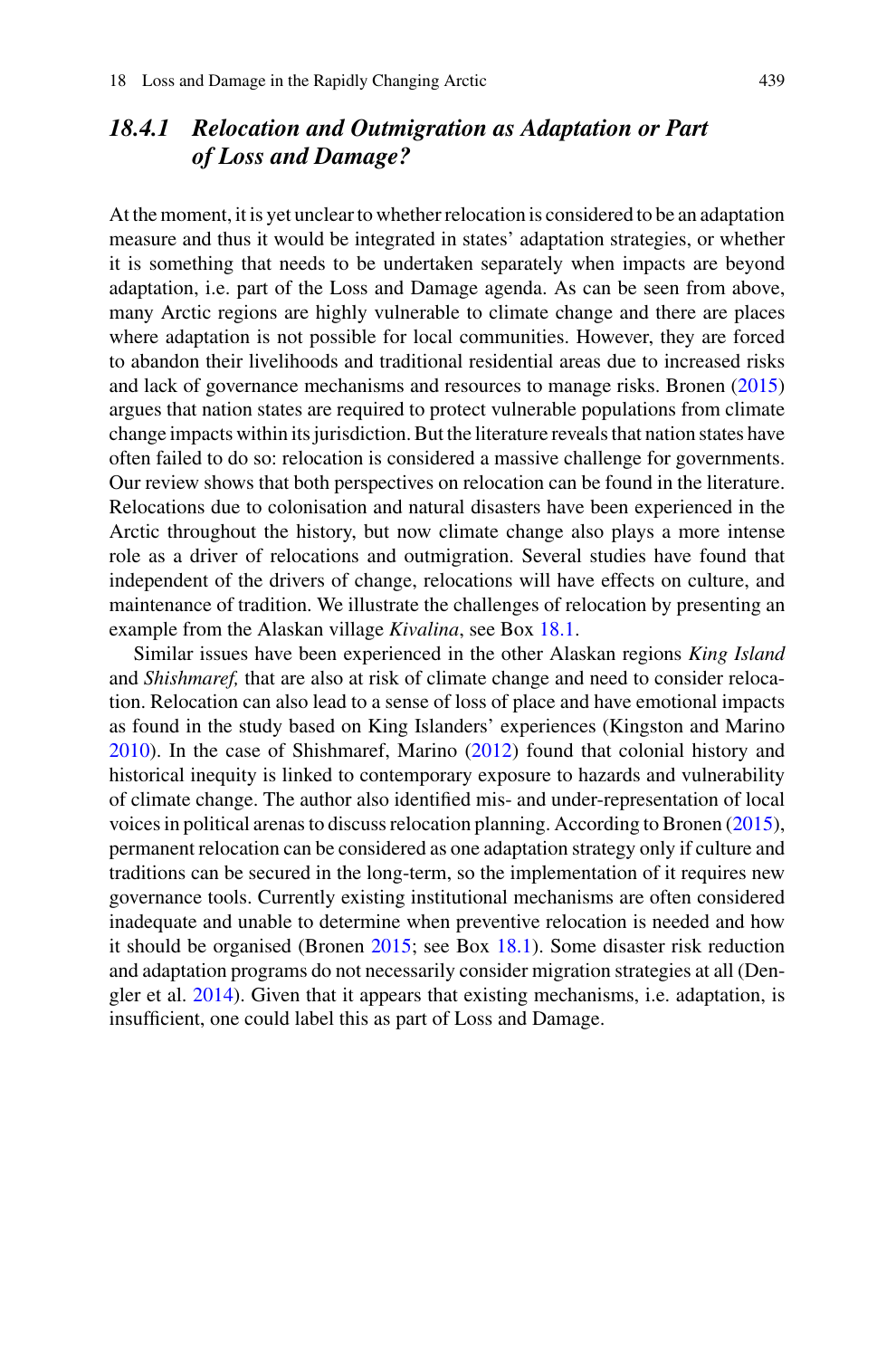<span id="page-15-0"></span>**Box 18.1 Why is community relocation so challenging: Example from Kivalina, Alaska** Kivalina is a village in the Northwest Arctic Borough in Alaska, the United States. It has about 400 inhabitants (mostly Inupiats) that are now being forced to relocate due to risks of rising sea levels and coastal erosion and also impacts of permafrost thaw and heavy snowstorms (Gregg [2010;](#page-20-21) Washington Post [2015;](#page-22-11) NOAA [2017\)](#page-21-20).

The village has been planning relocations for 20 years already, detailed in the Kivalina Relocation Master Plan published in 2006. Despite this, potential relocation options have not been considered suitable, due to high costs, social and cultural objections or because the sites under discussion are geotechnically inappropriate (Gregg [2010\)](#page-20-21). Efforts to respond to climate impacts through adaptation have been made: such as building a rock revetment to postpone the relocation in 2010. The decision on relocation is to be made in the upcoming decade (NOAA [2017\)](#page-21-20). Difficulties in financing relocation is a common problem. In Kivalina, relocation has been estimated to cost between 95 and 125 million US dollars (IAW 2009 cited in Lynn and Donoghue [2011\)](#page-21-21).

The Alaskan ecosystem services-based communities have been able to adapt to changing conditions in the past, but institutional, financial and political barriers have hindered local communities to participate in decision-making—examples of these are lacking government agency in charge of relocation, and funding allocated to disasters (e.g. for rebuilding) but not for relocation (ADN [2016\)](#page-19-11).

Forced relocation can lead to cultural damage, such as loss of traditional livelihoods (Lynn and Donoghue [2011\)](#page-21-21). It is hard to put a price to cultural loss, but efforts have been made to maintain the culture and traditions of Kivalina residents, despite relocation. This is done, for example, by creating projects that enable the communities to share thoughts about local ways of life and locate, connect and educate new relocation partners and networking with global community to shape the discourse on climate displacement (see: [www.relocate-ak.org\)](http://www.relocate-ak.org).



**Fig. 18.3** Risk and Indigenous Peoples in Alaska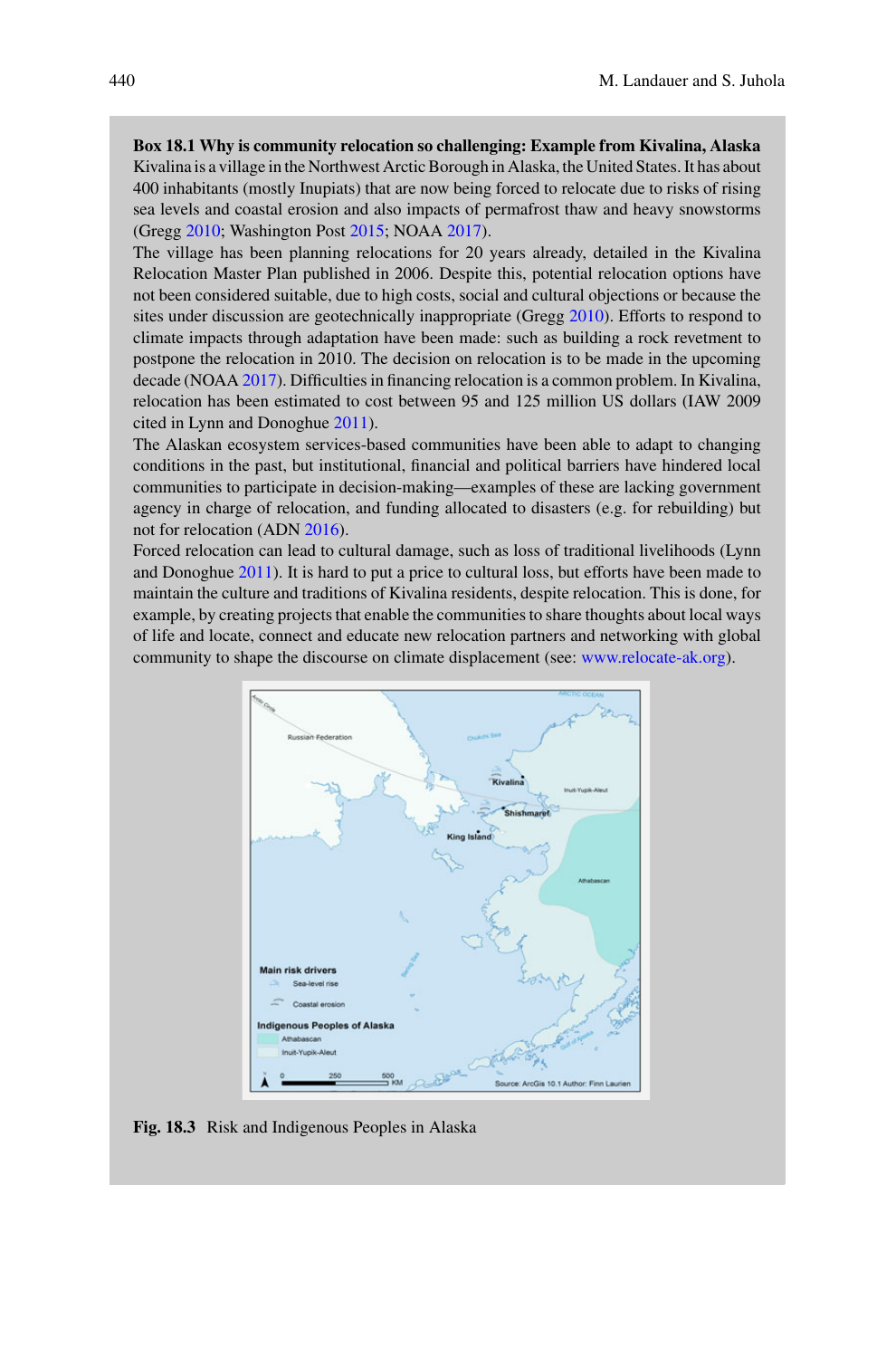In the following examples from the literature, insufficient allocation of funding is driving Loss and Damage. Lopez-Carr and Marten-Kenyon [\(2015\)](#page-21-7) studied management of climate-induced resettlements in the United States' territory of the Arctic and found that although governments have spent considerable amounts of money on erosion control nationally, funding has not reached the Arctic communities. Also in the case of Kivalina, financing coastal erosion protection has failed, and at the same time tens of thousands of people in Alaska's native villages are under threat due to damages to water supply and waste-storage systems that affect food and water security (ibid.). Whether the discussion is about climate refugees or climate migrants, there is a need for an effective institutional framework to reduce bureaucracy to allocate resources, access funding and provide technical assistance at the community level (Dengler et al. [2014\)](#page-20-10).

In countries like the United States, governments have resources for disaster preparedness, insurance payouts and infrastructure repairs, but there is no governance framework to evaluate climate change risks and impacts and the needs for relocation actions (Bronen [2015\)](#page-19-4). Dengler et al. [\(2014\)](#page-20-10) state that lacking access to finance creates one of the main constraints for communities to take action and leads to inability to take lead on disaster risk responses. For example, building of new infrastructure, which is considered very costly especially in remote locations such as in the Arctic, is difficult. Sometimes resources are being allocated to technical solutions rather than solutions where potential and obstacles for organised relocation, and other measures are considered more holistically and sustainably, as revealed by the literature review.

Other challenges are the difficulties to monetise loss of health or social cohesion, and excluding indigenous knowledge in planning of disaster risk and adaptation schemes. Furthermore, inequity and injustice in climate risk governance characterise Loss and Damage from climate change. This is already known from developing countries experience (see chapters by Wallimann-Helmer and Serdeczny [2018\)](#page-22-12).

### **18.5 Concluding Remarks**

In this chapter, we reviewed the Arctic risk, vulnerability and impacts literature in order to find evidence that losses and damages are distributed across very different geographical areas and affect vulnerable communities in the Arctic as well. The role of the Arctic has changed due to climate change: enormous resources have become available and land and sea transport has become easier due to less ice and snow, and better technology to access the areas and natural resources (oil and gas, and minerals, for instance). The Arctic has become a common good, serving various needs of the global community. But Arctic indigenous communities are among the least responsible for climate change and they are facing harm caused by economic developments, those that are mainly driven by climate change directly, and indirectly by easier access to natural resources at the same time, leading to environmental and social impacts (Maldonado et al. [2013\)](#page-21-4).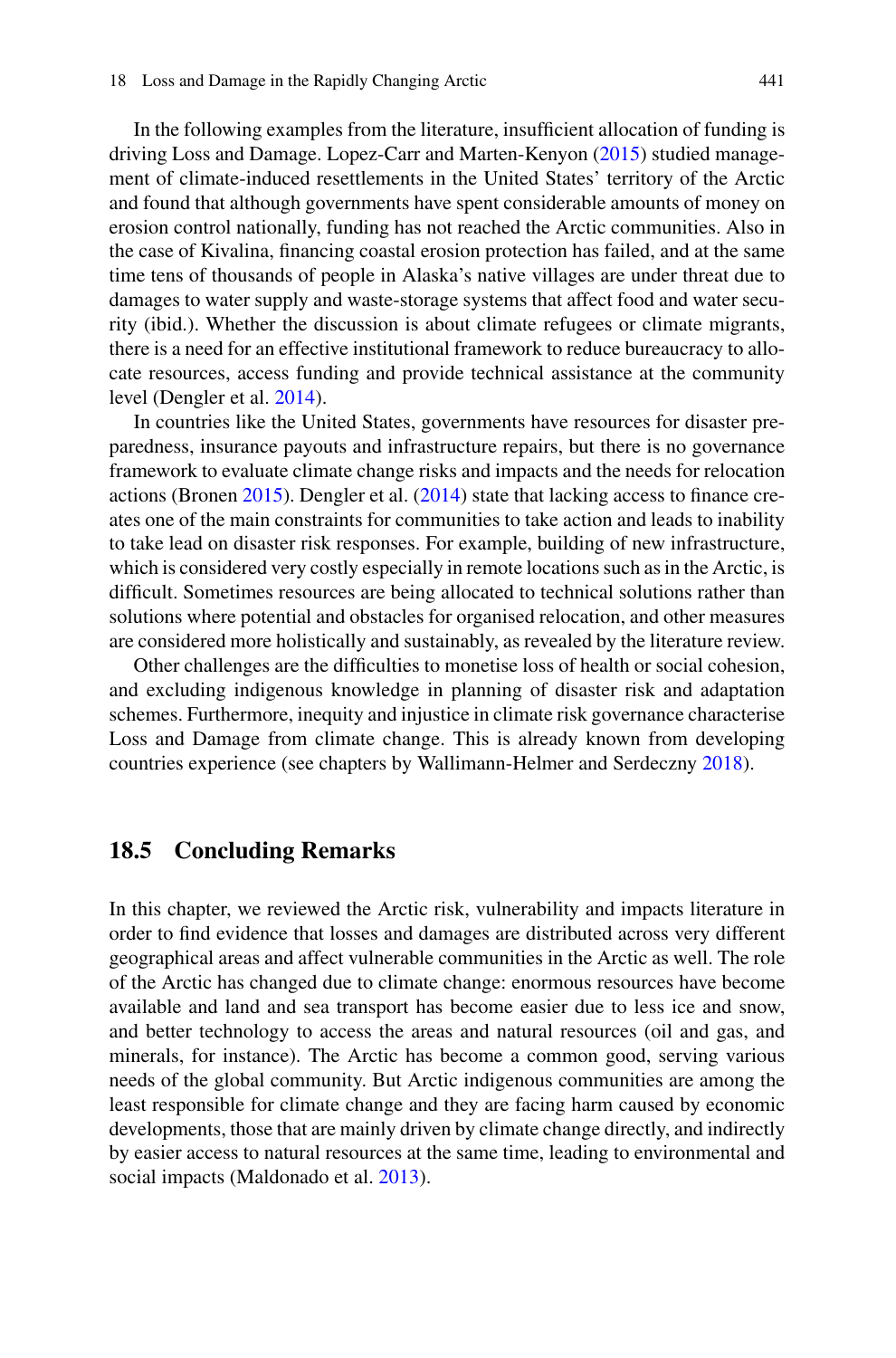Why should we include the Arctic region in the Loss and Damage debate? One answer is that if socio-economic indicators were compared between Inuit regions and Small Island Developing States, also many of the Inuit regions would be considered as "developing" regions and should gain assistance from the UNFCCC for instance in form of an international fund (Ford [2009\)](#page-20-8). In Kivalina, Alaska, the communities are considered as first victims of climate change, facing also migration pressures and displacement, which can lead to political instability, and cultural loss, similar to examples from developing regions such as the Maldives (Wolsko and Marino [2016\)](#page-22-1). Because of direct impacts and relocations, other, indirect impacts have increased, such as post-traumatic disorders affecting health and wellbeing. Even though the people can survive disasters by relocation, there are still differences between individuals regarding how well, if at all, they can adapt, due to differences in health, cultural integrity and sense of place (ibid.) Although sometimes seen as an adaptation strategy, outmigration has caused problems because young generations are "pushed" away from their land, and traditional livelihoods are eroding (Himes-Cornel and Hoelting [2015\)](#page-20-6). In other cases, such as shown in Newtok, Alaska, relocation planning has been going on for so long that one generation has experienced it, but still it has not lead to implementation of relocation actions (Bronen and Chapin III [2013\)](#page-19-5). The case of Kivalina shows clearly that, although the community is located within a developed country, it is vulnerable, but it is not getting the assistance it would need from the state and internationally. There are examples showing that, once relocated, there is no turning back. This is when the land has been literally lost due to sea level rise, for example.

As found in many local studies from the Arctic, the current institutional and financial frameworks are insufficient to tackle the consequences of climate risks and impacts, leading to Loss and Damage. Furthermore, inclusion of local communities in planning and decision-making is lacking (Marino [2012;](#page-21-6) Lopez-Carr and Marten-Kenyon [2015\)](#page-21-7). It is also problematic that indigenous communities are not always considered as part of nation states and thus, do not enjoy the same rights as the general population, which raises questions around ethical aspects (see Huggel et al. [2015\)](#page-20-1). We found several legitimacy and justice issues that support our argument that Arctic Loss and Damage should be discussed in the international climate policy arena. This includes (re-) interpretation of human rights principles, identification of roles and responsibilities, liability, and compensation mechanisms, as well as a need for international institutional support to reduce limits to adaptation. There is a lack of a proper international institutional framework and lack of local capacity to organise relocation (e.g. Dengler et al. [2014;](#page-20-10) Maldonado et al. [2013\)](#page-21-4). On the other hand, forced relocation is one consequence of weak risk governance mechanisms, but relocations represent actions that could be supported nationally and internationally to respond to climate risks if guided by international actors and implemented by Arctic communities themselves, who have the local knowledge to reduce negative consequences to culture and society.

Lack of financial resources is one of the main factors why relocation or building new infrastructure cannot be implemented. The costs of relocation or rebuilding and new technology in the Arctic are very high considering the remote location and other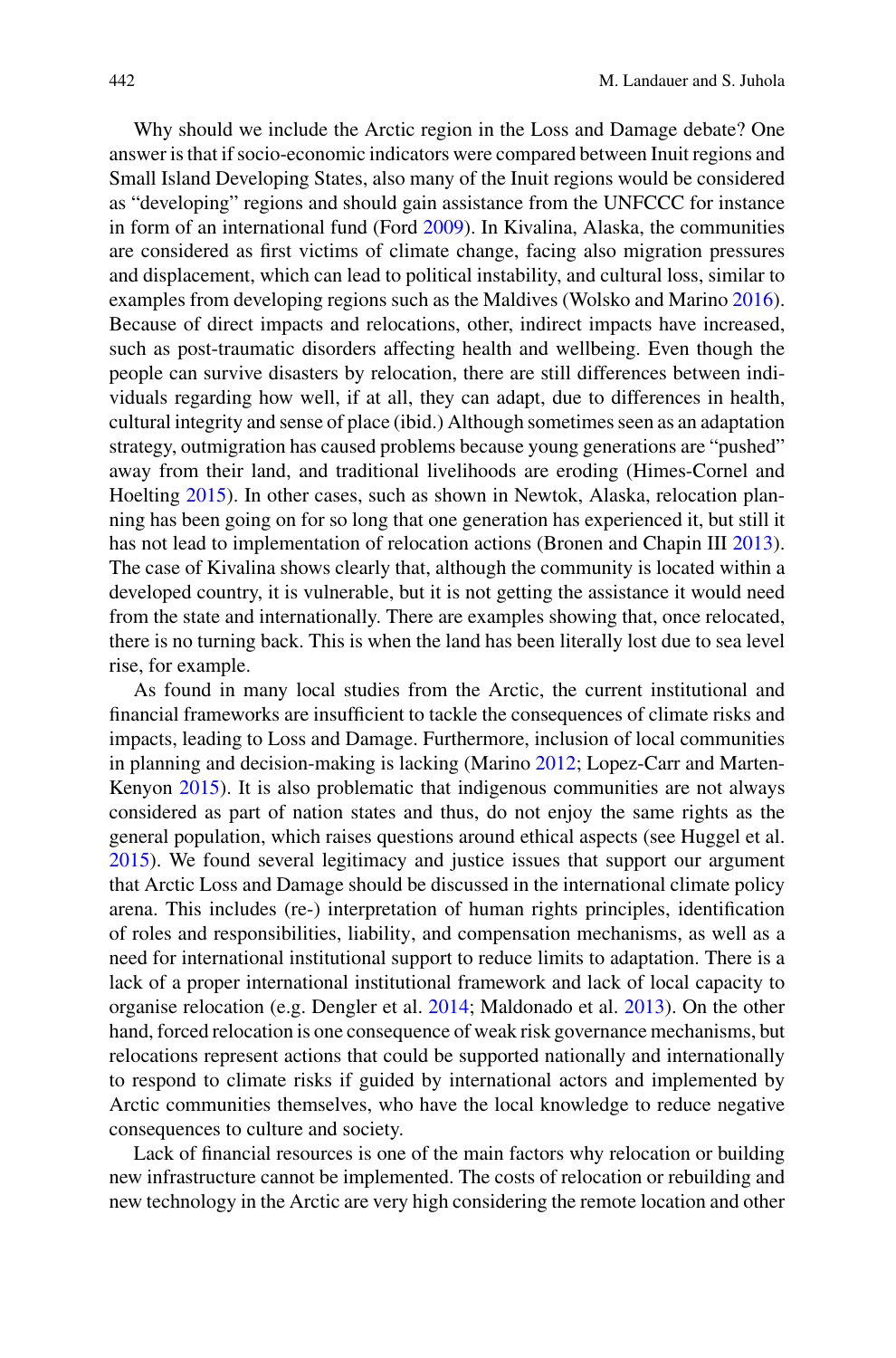construction-related difficulties. Furthermore, some indigenous communities do not even have cash economies. Although economic losses have been calculated for Arctic villages and cities, and adaptive climate cost models have been created (e.g. Chinowski et al. [2010\)](#page-19-2) regarding damages to physical assets such as infrastructure (e.g. Larsen et al. [2008;](#page-21-12) Chinowsky et al. [2010\)](#page-19-2), more information on costs of relocations, health impacts and especially non-economic losses is needed (Roberts and Andrei [2015\)](#page-21-17). In addition to financial and technical issues the remaining question is social justice: how to maintain viability of the communities and how viability is actually perceived by different communities (Sejersen [2012\)](#page-21-0).

According to Duyck [\(2015a,](#page-20-4) [b\)](#page-20-5), the UNFCCC has not yet considered Arctic vulnerability issues in the international debate on Loss and Damage, and this was still the case in 2018. Thus, the responsibility of Arctic states themselves should be clarified: they should make sure the voices of Arctic vulnerable communities will be heard and communicated in international climate policy negotiations. Also, Arctic States and the Arctic Council should clarify and improve their national communications and the statements from ministers at UNFCCC deliberations. So far, Arctic states have not sufficiently considered Arctic Loss and Damage issues, and the Arctic Council has not been represented sufficiently in the Arctic states' documents and statements presented to international bodies (ibid.).

Based on the empirical evidence of Arctic literature, we consider that the international Loss and Damage debate should include the Arctic as an example when considering what "vulnerable" and "dangerous climate change" means and what should be taken into account when trying to reduce vulnerability. For example, noneconomic losses and ways to measure these are also relevant to the Arctic, such as loss of sense of place and belonging (Roberts and Andrei [2015\)](#page-21-17), and loss of culture and traditions, but they are not adequately considered in the current international Loss and Damage debate. If the international human rights principles lense were to be used to define the vulnerable, then violations of these rights regarding Arctic indigenous communities would be evident, based on the results of our literature review. More in-depth local level studies are needed to examine in detail what is perceived as "dangerous climate change". According to Sejersen [\(2012\)](#page-21-0), the ways Arctic societies perceive transformations in society and seek for opportunities to adapt to change are very heterogeneous; this is owing, among others, to different histories of colonialism or different types of livelihoods practiced in the Arctic, but also due to different values and perceptions, as well as cultural backgrounds.

Under the conditions of rapid change in the Arctic, current institutions and government mechanisms are not found sufficient to deal with these multiple challenges and dynamics of change: climate change, deterioration of environment, pressure of new industries and businesses entering the Arctic region, and intra- and inter-generational changes for example when outmigration causes unbalanced age and gender populations in remaining communities. Furthermore, the climate refugee problem can first be seen locally (local responsibility to tackle with), but it will have international consequences (global responsibility) and needs international attention and rethinking of relocation policies.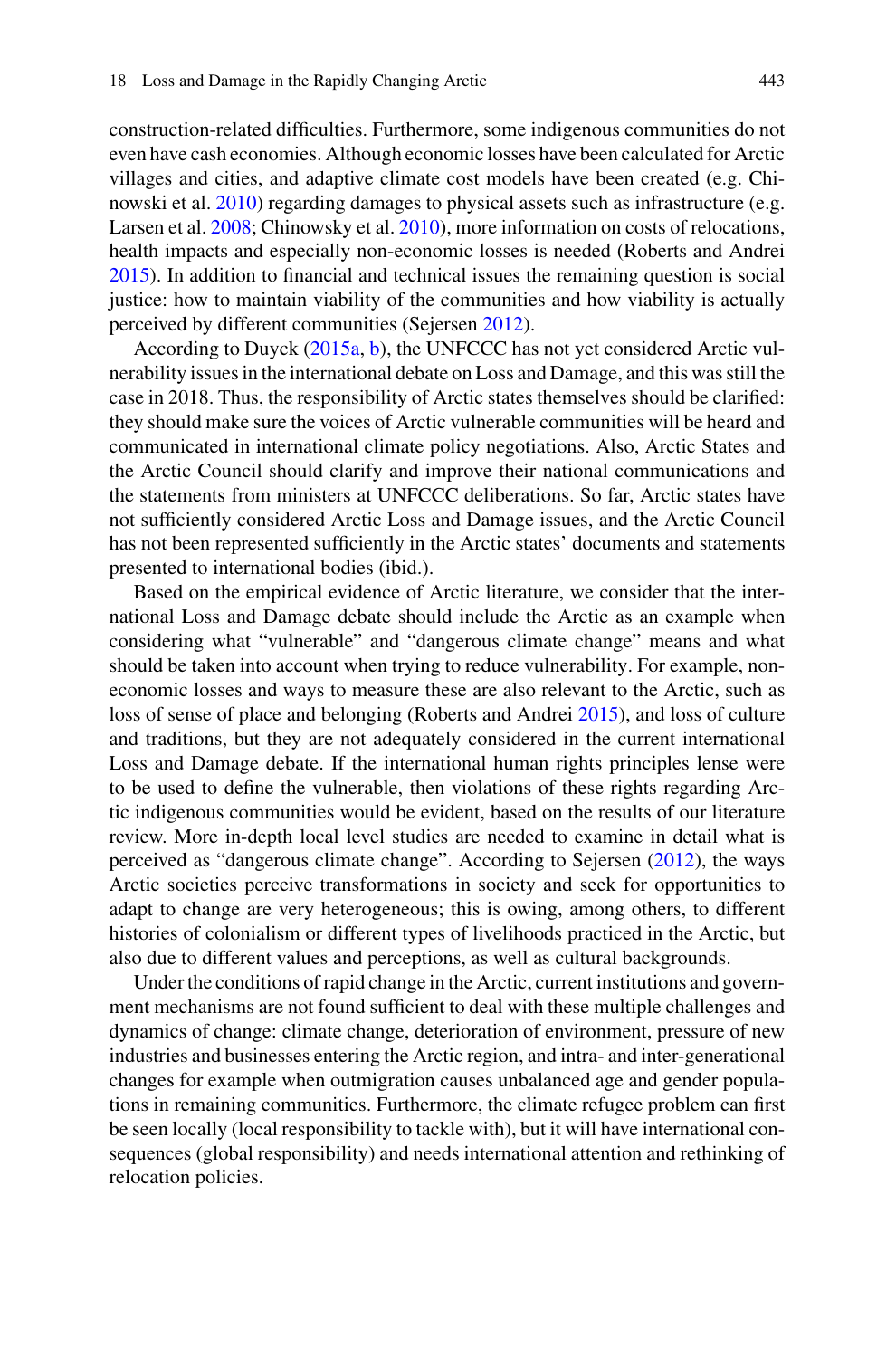It has been argued that in order to understand limits to adaptation, the traditional instrumental and management-oriented view of adaptation in social systems should be revisited (Sejersen [2012\)](#page-21-0). Nowadays, climate change is used as a platform to address issues of justice, development and self-determination, which are issues already known from the past, where, however, scales, causations, and agency differed as pointed out by Sejersen [\(2012\)](#page-21-0). In case of adaptation (whether due to climate change or other changes), the focus is on moving from "how to adapt", to "who to become" when adapting (ibid:195). One question should be added to this list: what happens 'beyond adaptation'? But what these changes and impacts of climate change in the Arctic mean globally is still unknown to many. What we know is that more knowledge and resources to deal with climate change impacts faced by vulnerable communities is needed and learning from the Arctic could be a forerunner case for the international debate on Loss and Damage.

**Acknowledgements** We would like to thank Information Specialist M.Sc. Maria Söderholm from Aalto University (Finland) for her support in the main data collection procedure for the systematic literature review, and Library Manager Dr. Michaela Rossini from IIASA (Austria) for additional support in data collection.

## **References**

- <span id="page-19-11"></span>ADN (Alaska Dispatch Publishing) (2016) Behind Obama's \$400 million budget request to relocate entire Alaska villages. https://www.adn.com/rural-alaska/article/behind-obamas-400-million-bu [dget-request-relocate-entire-alaska-villages/2016/02/10/. Accessed 30 July 2018](https://www.adn.com/rural-alaska/article/behind-obamas-400-million-budget-request-relocate-entire-alaska-villages/2016/02/10/)
- <span id="page-19-1"></span>AMAP (2017) Snow, water, ice and permafrost in the Arctic. Summary for policy-makers. Arctic Monitoring and Assessment Programme (AMAP) report. https://www.amap.no/documents/doc/ [Snow-Water-Ice-and-Permafrost.-Summary-for-Policy-makers/1532. Accessed 30 July 2018](https://www.amap.no/documents/doc/Snow-Water-Ice-and-Permafrost.-Summary-for-Policy-makers/1532)
- <span id="page-19-6"></span>Amstislavski P et al (2013) Effects of increase in temperature and open water on transmigration and access to health care by the Nenets reindeer herders in northern Russia. Int J Circumpolar Health 72(1):21183
- <span id="page-19-0"></span>Arctic Climate Impact Assessment (2005) Arctic climate impact assessment scientific report. Cambridge University Press, Cambridge. [http://amap.no/acia/.](http://amap.no/acia/) Accessed 30 July 2018
- <span id="page-19-4"></span>Bronen R (2015) Climate-induced community relocations: using integrated social-ecological assessments to foster adaptation and resilience. Ecol Soc 20(3):36
- <span id="page-19-5"></span>Bronen R, Chapin FS (2013) Adaptive governance and institutional strategies for climate-induced community relocations in Alaska. Proc Natl Acad Sci 110(23):9320–9325
- <span id="page-19-7"></span>Brunner RD et al (2004) An Arctic disaster and its policy implications. Arctic 57(4):336–346
- <span id="page-19-9"></span>Cameron ES (2012) Securing Indigenous politics: a critique of the vulnerability and adaptation approach to the human dimensions of climate change in the Canadian Arctic. Glob Environ Change 22(1):103–114
- <span id="page-19-3"></span>Carmack E et al (2012) Detecting and coping with disruptive shocks in Arctic marine systems: a resilience approach to place and people. Ambio 41(1):56–65
- <span id="page-19-8"></span>Carothers C et al (2014) Measuring perceptions of climate change in northern Alaska: pairing ethnography with cultural consensus analysis. Ecol Soc 19(4):27
- <span id="page-19-10"></span>Champalle C et al (2015) Prioritizing climate change adaptations in Canadian Arctic communities. Sustainability 7(7):9268–9292
- <span id="page-19-2"></span>Chinowsky PS et al (2010) Adaptive climate response cost models for infrastructure. J Infrastruct Sys 16(3):173–180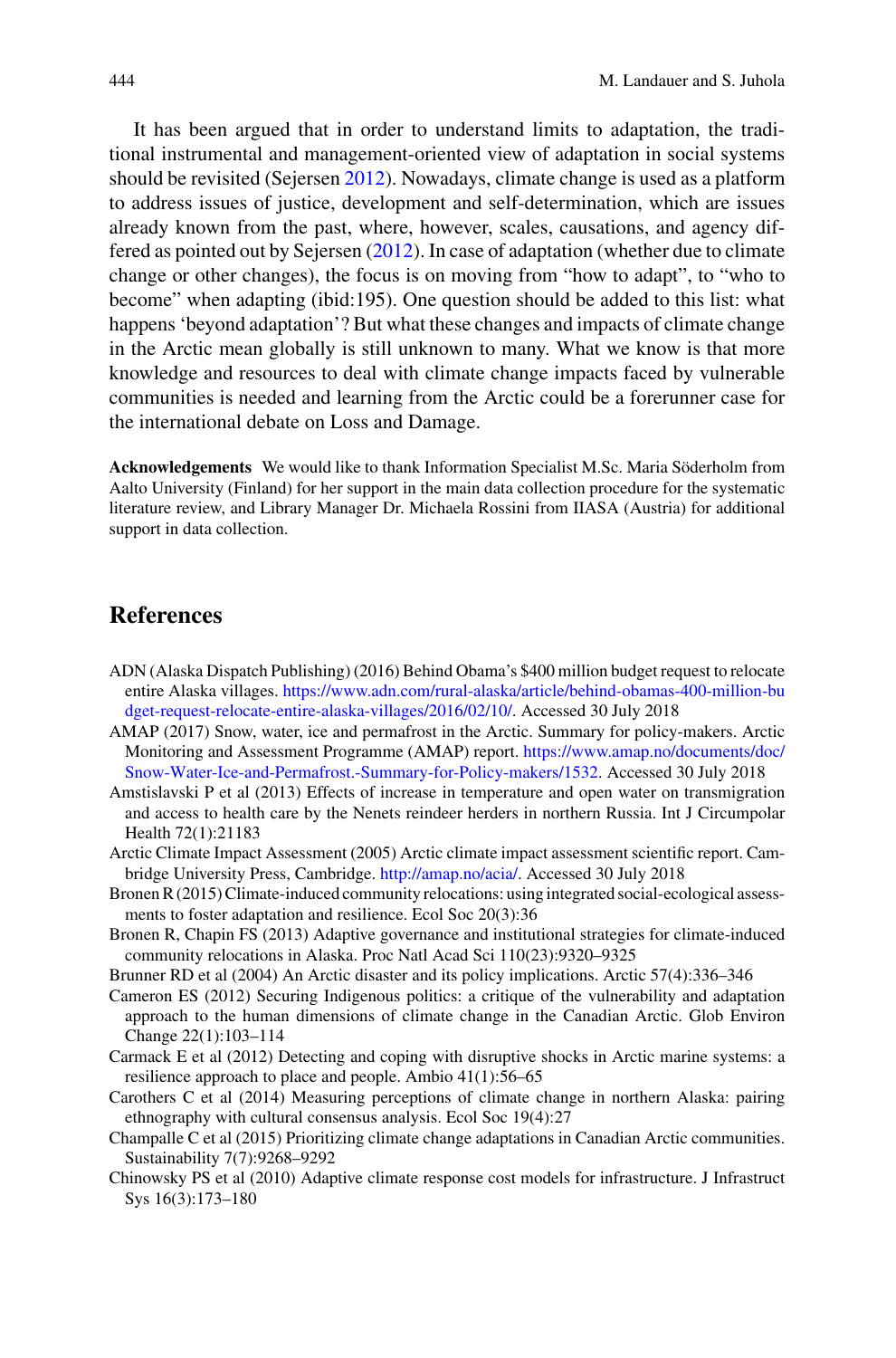- <span id="page-20-0"></span>Crowley P (2011) Interpreting 'dangerous' in the United Nations framework convention on climate change and the human rights of Inuit. Reg Environ Change 11(1):265–274
- <span id="page-20-17"></span>Cuerrier A et al (2015) The study of Inuit knowledge of climate change in Nunavik, Quebec: a mixed methods approach. Human Ecology 43(3):379–394
- <span id="page-20-10"></span>Dengler S et al (2014) Climate refugees in a developed country: the case of Newtok, Alaska. In: Proceedings of the 5th international disaster and risk conference: Integrative risk management—the role of science, technology and practice, IDRC Davos 2014, pp 167–170
- <span id="page-20-4"></span>Duyck S (2015a) The Arctic voice at the UN climate negotiations: interplay between Arctic & climate governance. [http://hdl.handle.net/1946/21031.](http://hdl.handle.net/1946/21031) Accessed 30 July 2018
- <span id="page-20-5"></span>Duyck S (2015b) What role for the Arctic in the UN Paris climate conference (COP-21)? In: Heininen L et al (eds) Arctic Yearbook 2015. https://www.joomag.com/magazine/arctic-yearbo [ok-2015/0357456001446028961?short. Accessed 30 July 2018](https://www.joomag.com/magazine/arctic-yearbook-2015/0357456001446028961%3fshort)
- <span id="page-20-16"></span>Douglas V et al (2014) Reconciling traditional knowledge, food security, and climate change: Experience from Old Crow, YT, Canada. Progr Community Health Partnerships: Res Educ Action 8(1):21–27
- <span id="page-20-8"></span>Ford JD (2009) Dangerous climate change and the importance of adaptation for the Arctic's Inuit population. Environ Res Lett 4(2):024006
- <span id="page-20-20"></span>Ford J et al (2007) Reducing vulnerability to climate change in the Arctic: the case of Nunavut. Canada. Arctic 60(2):150–166
- <span id="page-20-15"></span>Ford JD, Pearce T (2010) What we know, do not know, and need to know about climate change vulnerability in the western Canadian Arctic: a systematic literature review. Environ Res Lett 5(1):014008
- <span id="page-20-12"></span>Giles AR et al (2013) Adaptation to aquatic risks due to climate change in Pangnirtung, Nunavut. Arctic 66(2):207–217
- <span id="page-20-18"></span>Golden DM et al (2015) "Blue-ice": framing climate change and reframing climate change adaptation from the indigenous peoples' perspective in the northern boreal forest of Ontario, Canada. Clim Develop 7(5):401–413
- <span id="page-20-21"></span>Gregg RM (2010) Relocating the village of Kivalina, Alaska due to coastal erosion. http://www. [cakex.org/case-studies/relocating-village-kivalina-alaska-due-coastal-erosion. Accessed 30 July](http://www.cakex.org/case-studies/relocating-village-kivalina-alaska-due-coastal-erosion) 2018
- <span id="page-20-11"></span>Hansen BB et al (2014) Warmer and wetter winters: characteristics and implications of an extreme weather event in the High Arctic. Environ Res Lett 9(11):114021
- <span id="page-20-3"></span>Hare WL et al (2011) Climate hotspots: key vulnerable regions, climate change and limits to warming. Reg Environ Change 11(1):1–13
- <span id="page-20-14"></span>Hatcher SV, Forbes DL (2015) Exposure to coastal hazards in a rapidly expanding Northern Urban Centre, Iqaluit, Nunavut. Arctic 68(4):453–471
- <span id="page-20-6"></span>Himes-Cornell A, Hoelting K (2015) Resilience strategies in the face of short-and long-term change: Out-migration and fisheries regulation in Alaskan fishing communities. Ecol Soc 20(2):9
- <span id="page-20-19"></span>Hovelsrud GK, Smit B (2010) Community adaptation and vulnerability in Arctic regions. Springer, Cham, p 353
- <span id="page-20-1"></span>Huggel C et al (2015) Potential and limitations of the attribution of climate change impacts for informing loss and damage discussions and policies. Clim Change 133(3):453–467
- <span id="page-20-9"></span>ICISS [International Commission on Intervention and State Sovereignty] (2001) The responsibility [to protect. International Development Research Centre, Ottawa, Canada.](http://responsibilitytoprotect.org/ICISS%20Report.pdf) http://responsibilitytop rotect.org/ICISS%20Report.pdf. Accessed 30 July 2018
- <span id="page-20-13"></span>Instanes A (2006) Impacts of a changing climate on infrastructure: buildings, support systems, and industrial facilities. In: 2006 IEEE EIC climate change conference May 2016. IEEE, pp 1–4
- <span id="page-20-2"></span>IPCC (2007) Climate change 2007: synthesis report. In: Core Writing Team, Pachauri RK, Reisinger A (eds) Contribution of working groups I, II and III to the fourth assessment report of the Intergovernmental Panel on Climate Change. IPCC, Geneva, Switzerland, 104 pp
- <span id="page-20-7"></span>James RA, Jones RG, Boyd E, Young HR, Otto FEL, Huggel C, Fuglestvedt JS (2018) Attribution: how is it relevant for loss and damage policy and practice? In: Mechler R, Bouwer L, Schinko T,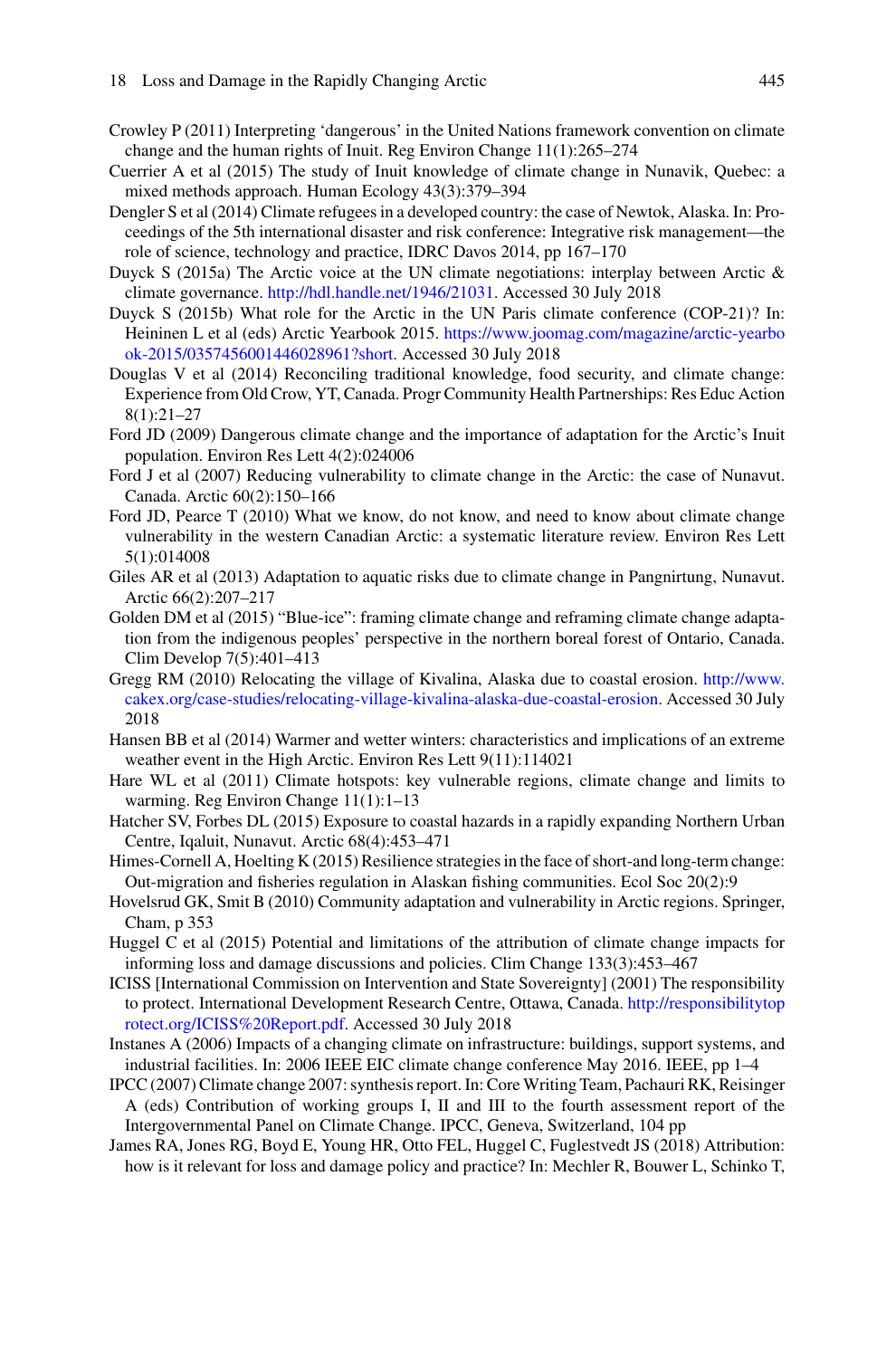Surminski S, Linnerooth-Bayer J (eds) Loss and damage from climate change. Concepts, methods and policy options. Springer, Cham, pp 113–154

- <span id="page-21-8"></span>Johannessen OM, Miles MW (2011) Critical vulnerabilities of marine and sea ice–based ecosystems in the high Arctic. Reg Environ Change 11(1):239–248
- <span id="page-21-13"></span>Karvetski CW et al (2011) Climate change scenarios: risk and impact analysis for Alaska coastal infrastructure. Int J Risk Assess Manag 15(2–3):258–274
- <span id="page-21-19"></span>Kingston D, Marino E (2010) Twice removed: King Islanders' experience of "community" through two relocations. Human Organ 69(2):119–128
- <span id="page-21-12"></span>Larsen PH et al (2008) Estimating future costs for Alaska public infrastructure at risk from climate change. Glob Environ Change 18(3):442–457
- <span id="page-21-5"></span>Larsen JN et al (2014) Polar regions. In: Barros VR et al (eds) Climate change 2014: impacts, adaptation, and vulnerability. Part B: regional aspects. contribution of working group II to the fifth assessment report of the Intergovernmental Panel on Climate Change. Cambridge University Press, Cambridge, United Kingdom and New York, NY, USA, pp 1567–1612
- <span id="page-21-10"></span>Lemelin RH et al (2012). Résilience, appartenance et tourisme à Nain, Nunatsiavut. Études/Inuit/Studies, pp 35–58
- <span id="page-21-7"></span>López-Carr D, Marter-Kenyon J (2015) Human adaptation: manage climate-induced resettlement. Nature 517(7534):265–267
- <span id="page-21-21"></span>Lynn K, Donoghue A (2011) Climate change: realities of relocation for Alaska native villages. http:// [tribalclimate.uoregon.edu/files/2010/11/AlaskaRelocation\\_04-13-11.pdf. Accessed 30 July 2018](http://tribalclimate.uoregon.edu/files/2010/11/AlaskaRelocation_04-13-11.pdf)
- <span id="page-21-4"></span>Maldonado JK et al (2013) The impact of climate change on tribal communities in the US: displacement, relocation, and human rights. Clim Change 120(3):601–614
- <span id="page-21-6"></span>Marino E (2012) The long history of environmental migration: assessing vulnerability construction and obstacles to successful relocation in Shishmaref, Alaska. Global Environ Change 22(2):374–381
- <span id="page-21-15"></span>Maynard NG et al (2010) Impacts of Arctic climate and land use changes on reindeer pastoralism: indigenous knowledge and remote sensing. Eurasian Arctic land cover and land use in a changing climate. Springer, Netherlands, pp 177–205
- <span id="page-21-1"></span>Mechler R, Schinko T (2016) Identifying the policy space for climate loss and damage. Science 354(6310):290–292
- <span id="page-21-2"></span>Mechler R et al (2018) Science for loss and damage. Findings and propositions. In: Mechler R, Bouwer L, Schinko T, Surminski S, Linnerooth-Bayer J (eds) Loss and damage from climate change. Concepts, methods and policy options. Springer, Cham, pp 3–37
- <span id="page-21-20"></span>NOAA (2017) US Climate Resilience Toolkit. [https://toolkit.climate.gov/case-studies/relocating-k](https://toolkit.climate.gov/case-studies/relocating-kivalina) ivalina. Accessed 30 July 2018
- <span id="page-21-18"></span>Nuttall M (2007) An environment at risk: Arctic indigenous peoples, local livelihoods and climate change. In: Arctic alpine ecosystems and people in a changing environment. Springer, Berlin, Heidelberg, pp 19–35
- <span id="page-21-16"></span>Pearce et al (2012) Climate change adaptation planning in remote, resource-dependent communities: an Arctic example. Reg Environ Change 12(4):825–837
- <span id="page-21-3"></span>Pechsiri JS et al (2010) A review of the climate-change-impacts' rates of change in the Arctic. J Environ Protect 1(01):59
- <span id="page-21-11"></span>Radosavljevic B et al (2015) Erosion and flooding—threats to coastal infrastructure in the Arctic: a case study from Herschel Island, Yukon Territory, Canada. Estuaries and Coasts 1–16
- <span id="page-21-14"></span>Riedlinger D, Berkes F (2001) Contributions of traditional knowledge to understanding climate change in the Canadian Arctic. Polar Record 37(203):315–328
- <span id="page-21-17"></span>Roberts E, Andrei S (2015) The rising tide: migration as a response to loss and damage from sea level rise in vulnerable communities. Int J Global Warming 8(2):258–273
- <span id="page-21-9"></span>Schuur EA, Abbott B (2011) Climate change: high risk of permafrost thaw. Nature 480(7375):32–33
- <span id="page-21-0"></span>Sejersen F (2012) Mobility, climate change, and social dynamics in the Arctic: the creation of new horizons of expectation and the role of community. Climate change and human mobility: global challenges to the social sciences. Cambridge University Press, Cambridge, UK, pp 190–213